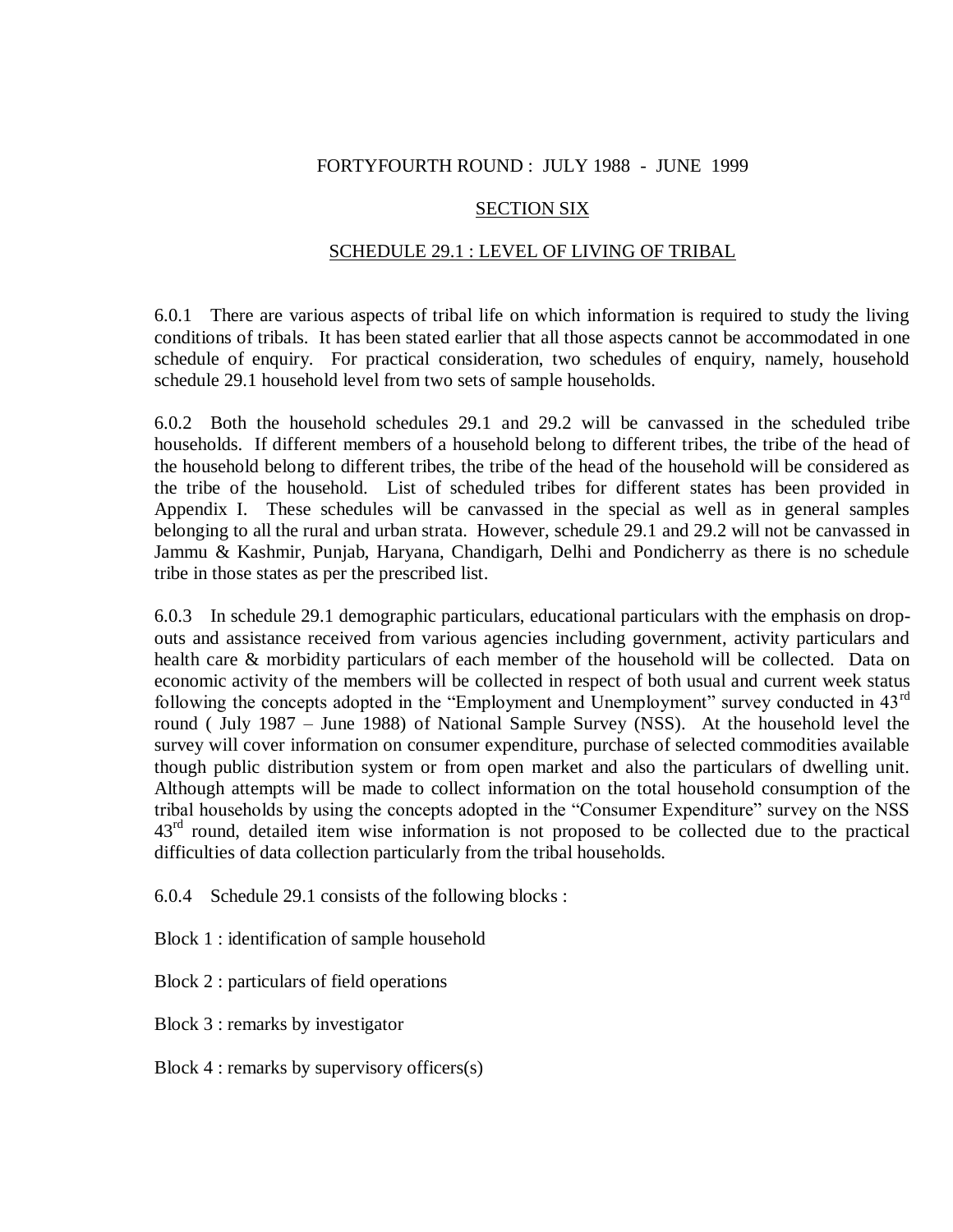Block 5 : household characteristics

- Block 6 : demographic, personal characteristics and migration particulars of household members.
- Block 7 : particulars of education
- Block 8 : usual and current week activity particulars

Block 9 : quality and value of purchase of selected commodities

Block 10: particulars of health care and morbidity

- Block 11 : particulars of ceremonies performed by the household
- Block 12 : cash purchase and consumption of food, tobacco, intoxicants, fuel & light, clothing and footwear
- Block 13 : expenditure on miscellaneous goods and services, rents and taxes and durable goods for domestic use.

Block 14 : particulars of dwelling unit.

6.1.1 Block 1 : identification of sample household : In this block detailed information on the identification of the sample household will be recorded. Items 3, 5 and 6 are not to be filled in by the investigator. The appropriate entries against these items are already printed in the schedules. The identification particulars of the sample village and block respectively for rural and urban sectors will be recorded against the relevant items 1, 7 to 15, 17 to 20 and 22 of this block. At the listing stage these particulars will be copied from the sample list in block 1 of schedule 0.1 for rural areas and schedule 0.2 for urban areas. The required identification particulars will be transferred from block 1 of schedule 0.1 in the case of rural sector and from schedule 0.2 in the case of urban sector. The area type and the name(s) and hamlet(s) surveyed will be copied respectively against items 2 and 21 from blocks 5 and 3 respectively of schedule 0.1. Area type will always be 2 in the urban sector and in the general sample (code 2 against item 9 of this block) in rural sector. Village type (item 16) will be 1 if the tribal population constitutes more than 50 percent of the total population in the village, otherwise code 2 will be recorded in item 16. This item will be filled in only in the rural sector. The identification particulars of the sample household, i.e. house number, name of the head of the household and sample household number (order or selection) are to be copied from columns 1, 3 and 15 of block 9 of schedule 0.1/0.2 against items 23, 24 and 4 respectively. So far as the tribal survey is concerned, there is no sub-stratification of households. The sub-stratum number is kept in the schedule for the sake of uniformity which is of advantage in computerized data processing. However, the investigator will not have to fill-in the item as code 9 is already printed in the schedule against item 3.

6.1.2 Items 25 to 27 : primary informant : The name of the primary informant i.e. the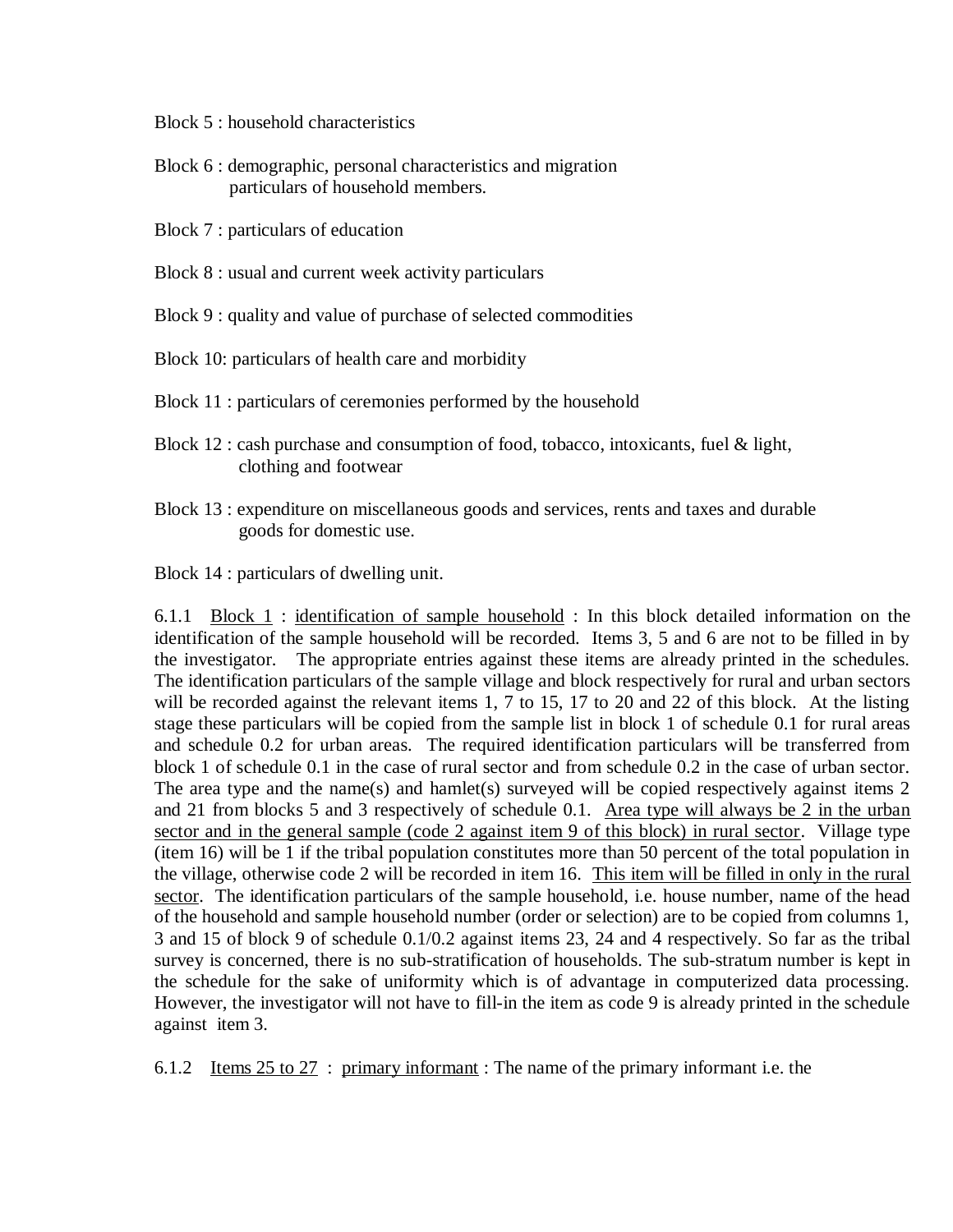person from whom the bulk of the information will be collected is to be recorded against item 25. Whether the primary informant is the head of the household or any other member of the household will be indicated against item 26 in terms of code 1 and code 2 respectively. If, in some extreme case, the primary informant is not a member of the sample household, code 9 will be recorded. The type of primary informant, i.e., whether he is cooperative, busy etc. will be recorded against item 27 in terms of the specified codes given in the schedule. The codes are:

| informant cooperative and able                                   |  |
|------------------------------------------------------------------|--|
| informant cooperative but weak 2                                 |  |
| informant bust $\dots \dots \dots \dots \dots \dots \dots \dots$ |  |
| informant reluctant 4                                            |  |
|                                                                  |  |

This information will be recorded on the basis of the investigator's impression after the entire schedule 29.1 is canvassed.

6.1.3 Items 28 : survey code : Whether the originally selected sample household has been surveyed or a substitute household has been surveyed will be noted against this item. The code will be 1, if it is the originally selected sample, while code 2 will be recorded if the surveyed household is a substitute. If both the originally selected household and the substitute household become casualties. Code 3 will be recorded. In such cases only blocks 1 and 2 will be filled in and on the top of the first page of the schedule, the word "casualty" will be written and underlined.

6.1.4 item 29: reason for casualty: For the originally selected sample household which could not be surveyed, the reason for its becoming a casualty will be recorded against item 29 in terms of the specified codes given below :

| informant busy $\dots \dots \dots \dots \dots \dots 1$ |  |
|--------------------------------------------------------|--|
| members away from home $\dots\dots\dots2$              |  |
| informant not cooperative3                             |  |
|                                                        |  |

6.2.1 Block 2 : particulars of field operations : The name of the investigator, Assistant superintendent, superintendent, their signatures, dates of survey/inspection/scrutiny/duplication of schedules/dispatch etc. will be recorded in this block against the appropriate items in the relevant columns.

6.3.1 block 3 : remarks by investigator : Any relevant remarks relating to the problems encountered in collecting the data, attitude of the respondents, etc. will be recorded in this block by the investigators. If the investigator feels that certain information given by the informant is of doubtful nature, it may also be indicated with comments, if any . any other comments which may help to make a proper assessment of the entries made in the schedule may also be recorded here.

6.4.1 Block  $4$ : remarks by supervisory officer (s) : block will be used by the supervisory officers to record their comments and suggestions. They should particularly highlight inconsistent data, if any, recorded in the schedule giving possible reason for such entries.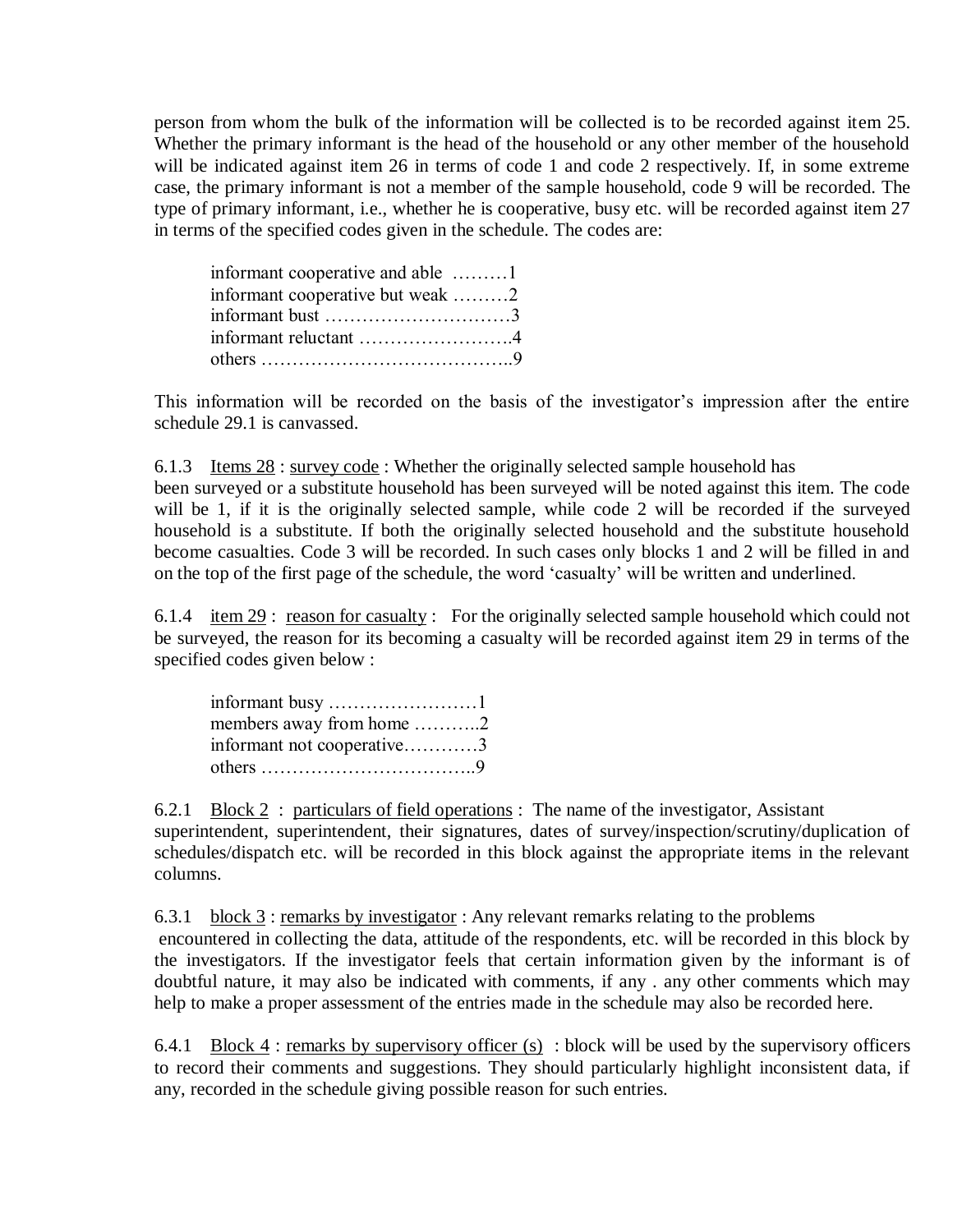6.5.1 Block 5 : household characteristics : Information on some broad characteristics of the sample household will be recorded in this block.

6.5.2 Items 1 to 5 : The total number of normal resident members of the household which includes temporary stay-aways and excludes temporary visitors will be taken as the size of the household and the entry on household size will be recorded against item 1. This number is the same as the last serial number to be recorded in col. 91) of block 6. Entries against items 2 , 3, 4 and 5 will indicate the total number of adult males (aged 15 years & above), adult females, male children 9boys of age less than 15 years) and female children (girls of age less than 15 years) respectively. Thus, the entries against items 2 to 5 should add up to the entry against item 1 which indicates the size of the household.

6.5.3 Item 6 : livelihood class : The livelihood class of a household will be decided on the basis of the source of household"s income from gainful activity ( for the definition of "gainful activity", reference may be made to para 6.8.2 (a) .if a household as no such income, the livelihood class will be 'others' (code 99). If household's income is mostly from one source, there will not be any difficulty in classifying its livelihood class. But, if the members of the household, excluding those employed by the household and the paying guests, derive their income from more than one source listed under livelihood class codes at the bottom of the block in the schedule, the source which has fetched the maximum income during the last 365 days will be the livelihood class for the household and the corresponding code is to be entered against this item. It is to be noted that if the collection of minor forest products is the main source of income and if selling is the main purpose behind the collection of minor products, the livelihood class will be 5 and not 1. Apart from wood obtained from the forests, which is generally referred to as major forest products, there are large number of other products obtained from root, barks, leaves flower and fruits which are known under the generic name of minor Forest produce. Livelihood code will be 1 when the household members hunt, trap and gather forest products for household consumption only and the incomes generated from such activities during the reference year add up to the maximum amount. In fact this livelihood class indicates a very early stage of economy. There are some tribal households who live solely or mainly on hunting, trapping and gathering of forest produces. The livelihood class codes are :

# (a) self- employed in agriculture

| (i)   | hunting, trapping and gathering of forest produce |    |
|-------|---------------------------------------------------|----|
| (ii)  |                                                   | 02 |
| (iii) |                                                   |    |
| (iv)  |                                                   |    |
| (v)   |                                                   |    |
| (vi)  |                                                   |    |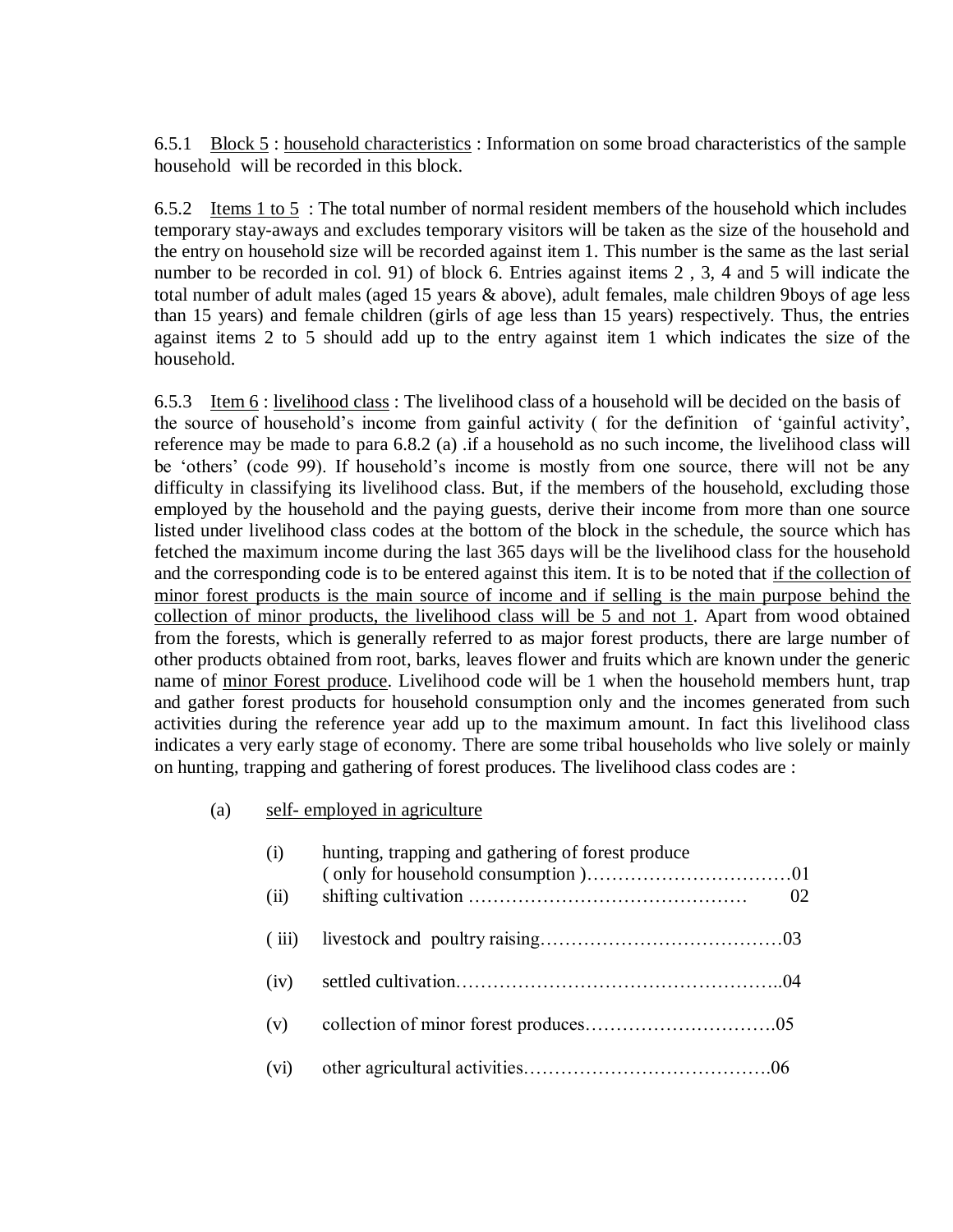| (b)<br>(c) | labour |  |  |  |
|------------|--------|--|--|--|
|            | (i)    |  |  |  |
|            | (ii)   |  |  |  |
|            | (iii)  |  |  |  |
|            | (iv)   |  |  |  |
| (d)        |        |  |  |  |

6.5.4 Item 7: industry –occupation: The entry against this item will be recorded in terms of six digited code numbers of which first three left hand digits will refer to the appropriate' industrygroup" and the next three to the relevant occupation family" of the NIC 1987 and NCO 1968 respectively.

6.5.5 To determine the household industry- occupation, the general procedure to be followed is to list all the gainful occupations pursued by the members of the household, excluding those employed by the household and paying guests (who in view of their staying and taking food in the household are considered as normal members), during the one year period preceding the date of survey, no matter whether such occupations are pursued by the members in their principal or subsidiary capacity. Out of the occupations listed, that one which fetched the maximum earnings to the household during the last 365 days preceding the date of survey would be considered as the household occupation. It may happen that the household occupation so determined may be pursued in different industries by one or more members of the household. In such cases, the particular industry out of all the different industries corresponding to the household occupation, which fetched the maximum earning, will be considered as the principal industry of the household. In some extreme cases, the earning may be equal in two different occupations or industry-occupation combinations. By convention, in such cases, priority will be given to the occupation or industry occupation combination of the senior most among the participating members.

6.5.6 Item 8 : religion : the religion of the household in terms of the specified code will be recorded against this item. If different members of the household claim to have different religions, the religion of the head of the household will be considered as the religion of the household. In case a tribal household claims to belong to a religion other than those mentioned against religion codes 1 to 7, it is to be ascertained as to whether the proclaimed religion is a traditional tribal religion or not. If yes, the entry against this item will be 8 : otherwise code 9 will be entered against this item.

6.5.7 Item  $9:$  name of tribe (code): Name of the scheduled tribe to which the tribal household belongs will be recorded in terms of code against this item. The names of the scheduled tribes and their corresponding codes are given in appendix enclosed with this instruction. In some cases, different members of the household may belong to different tribes. It is also possible, though the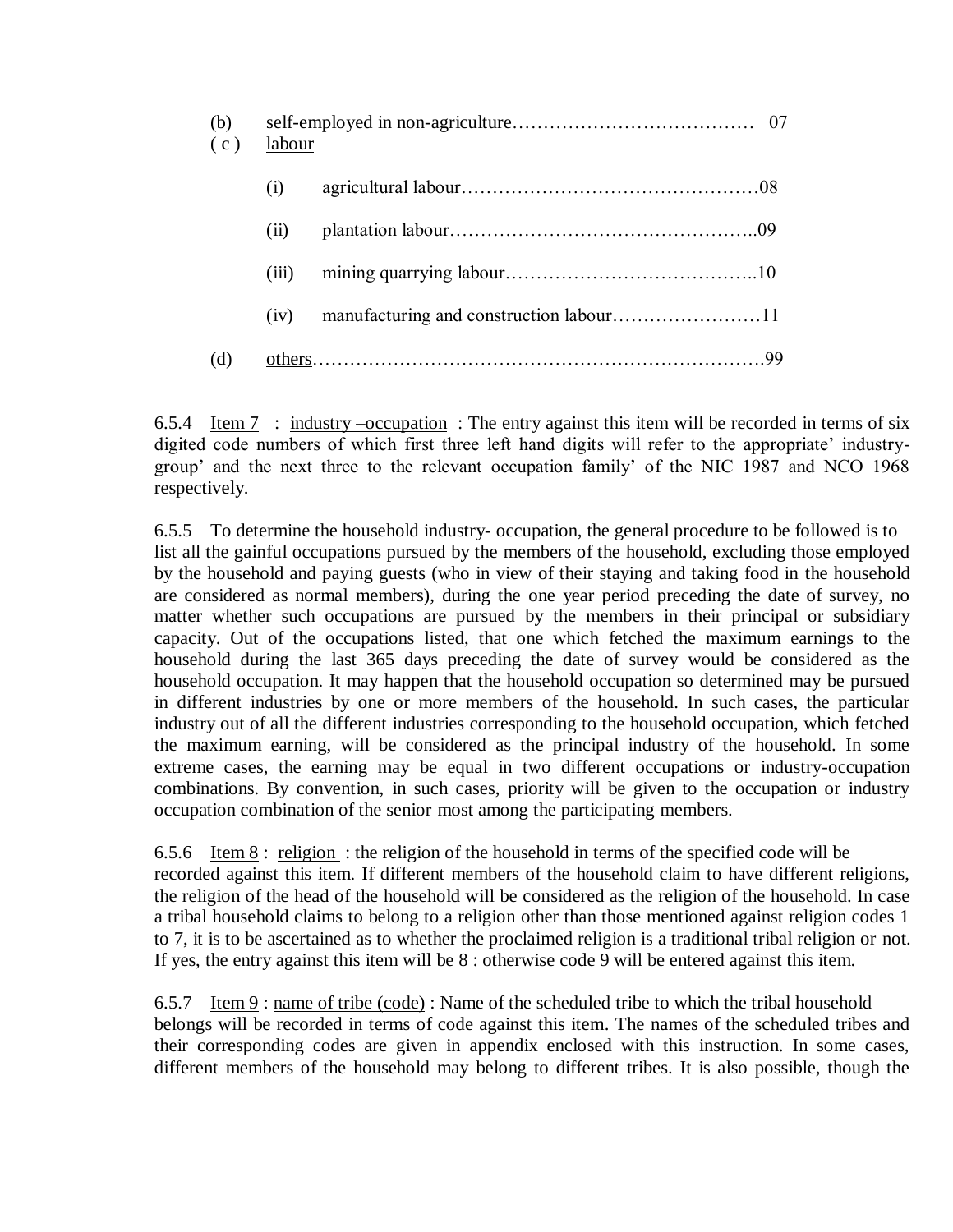eventuality is rare, that some members of the household are not tribals. In all such cases, the tribes of the head of the household will be considered as the tribe of the household.

6.5.8 Item 11 : land possessed : The total area of land possessed by all the members of the household on the date of survey will be recorded in 0.00 acres against this item. Land possessed will constitute areas which are owned and retained by the household plus areas under owner like possession plus areas leased in from others plus areas which are under the possession of the household though neither owned nor leased in. It should be servant/paying guest who are considered as normal members of the household should not be included. Land possessed by those members would be shown against the households where they would have been considered as normal resident members had they not been staying with the present household.

6.5.9 Item 12 : how long the household is residing in the present site : Particulars of migration of individual members will be collected in block 6. Against this item, information regarding the movement of the household as a whole is to be collected. For this particular purpose, even movement within the village will be considered. The number of years the household is residing in the present site will be recorded in codes as specified in the schedule. The codes are :

| less than 1 year $\dots \dots \dots 1$    |  |
|-------------------------------------------|--|
|                                           |  |
|                                           |  |
| 10 years $\&$ above $\dots \dots \dots$ 4 |  |

If different members of the household are found to be residing in the present site for different periods of time, number of years the head of the household is staying in the present site will be considered for making entry against this item.

6.5.10 Item 13 : reason for shifting : If the household has moved to the present site during last 5 years, i.e., if the code against item 12 is either 1 or 2, the reason for moving out of the old place by the head of the household is to be recorded in codes. The codes as provided in the schedule are :

| displacement caused by the development project4 |  |
|-------------------------------------------------|--|
|                                                 |  |

6.5.11 Item 14 : making of fire : generally, for domestic purpose, now-a-days stick is used to make fire. But there are still some remote places where match sticks are not available and the tribals use traditional method of making fire by striking a piece of stone against another. The actual practice of the household is to be ascertained and the appropriate code is to be entered. The codes are : match stick – 1; traditional method-2; others – 9. Sometimes, fire may be preserved by the household for use as and when required. In that case, the appropriate code will be 9 unless the household use any other method for making fire.

6.5.12 item 15 : household consumer expenditure out of home grown/produced stock and free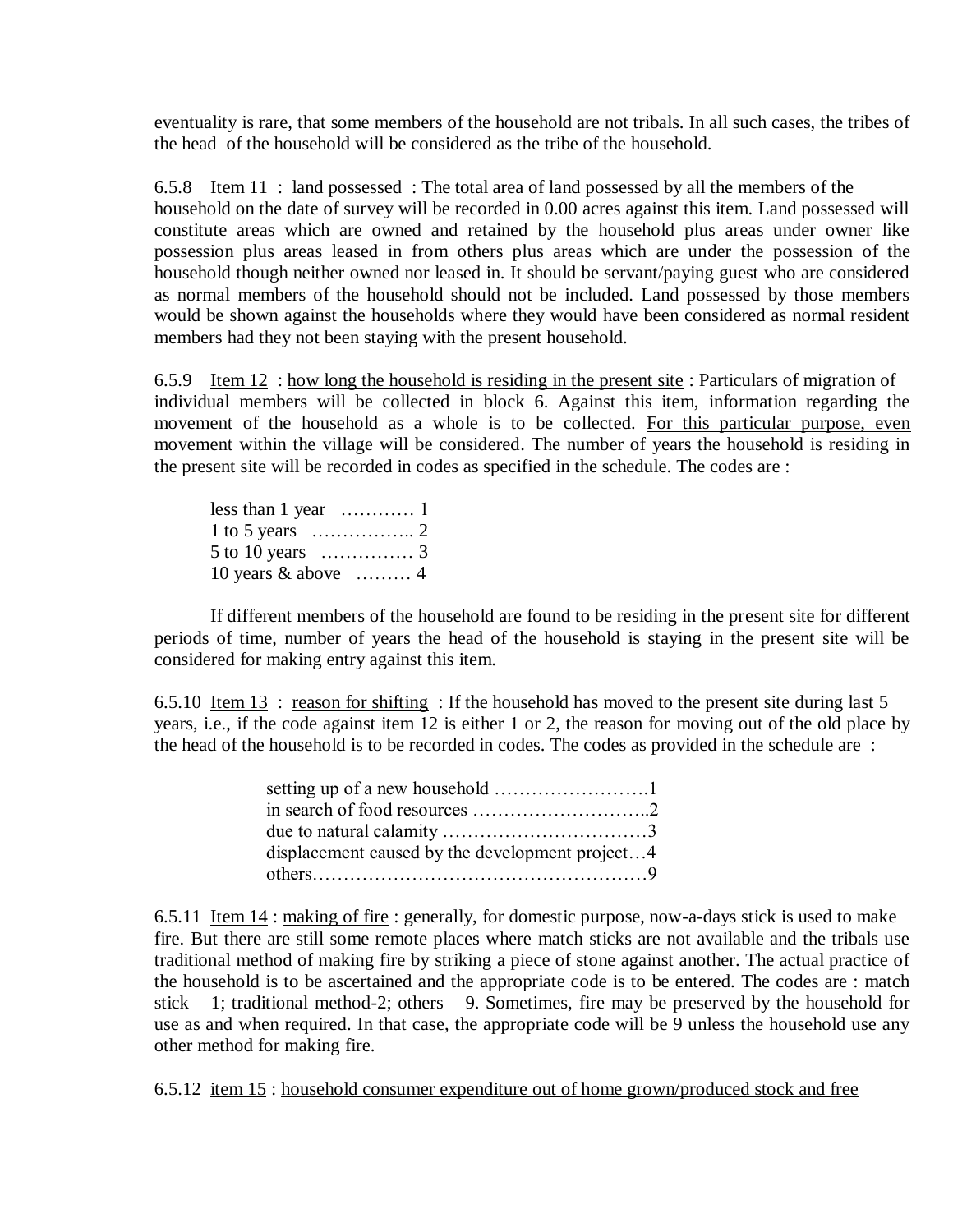collection : consumer expenditure of a household is the expenditure incurred by it for the purpose of domestic consumption. Expenditure incurred by the household on account of its productive enterprises will not be taken into consideration in arriving at the household consumer expenditure. Total household consumption will consist of consumption made out of

- (i) commodities and services purchased in cash or on credit.
- (ii) Commodities and services received in exchange of goods and services including those received from government under NREP, RLEGP etc.
- (iii) home-grown/home-produced stock.
- (iv) transfer receipts such as borrowing, gifts etc.
- (v) free collection.

The part of consumer expenditure incurred during 30 days preceding the date of survey out of the goods produced by the household in its own farm and/or non-farm enterprises and the part obtained by the household through free collection will be added together and the total will be recorded against item 15. While for the commodities consumed from the home-grown/home produced stock, evaluation will be made at the ex-farm or ex-factory price, the consumption made out of free collection will be evaluated at the average local retail price. It is to be noted that the household consumer expenditure will be collected in blocks 12 and 13 in some details. The consumption out of home-grown/home-produced stock will be available from col. (7) of block 12. Consumption out of free collection will be recorded in column (9) of block 12 along with consumption out of gifts, loans received etc. Items 15 of block 5 will be filled in after canvassing blocks 12 and 13 of this schedule. Care should be taken to keep a separate note of only the free collection part of the consumption recorded in col. 99) of block 12. The component of free collection will be added with the entries recorded in col. (7) of block 12 and the total will be recorded in rupees against item 15 of block 5.

6.5.13 Item 16 : total household consumer expenditure : This item will be also be filled in after canvassing blocks 12 and 13. Information on total household consumer expenditure will be available from col. (11) of block 12 and col. (4) of block 13. Entries made in col. (11) of block 12 against item codes 189, 199,209, 229, 279, 379, 429, 439, 449, 459, 479, 509 and 519 will be added with the entries made in col. (4) against each of the item of block 13 and the total will be recorded in rupees against item 16 of block 5.

6.5.14 Item 17 : household monthly per capita consumer expenditure : the household monthly per capita consumer expenditure will be derived by dividing the total household consumer expenditure recorded against item 16 by the household size noted against item 1 and the figure will be recorded in 2 places of decimal against item 17.

6.5.15 Item 18 : whether any member worked at least 60 days on public works during last 365 days : The entry against this item will be made in terms of the codes : yes – 1; no – 2.' Public works' are those which are sponsored by government or local bodies for construction of roads, bunds, digging of ponds, etc., as "test relief" measure (like flood relief, drought relief etc.) and also as employment generation schemes under poverty also levitation programme (NREP, RLEGP etc.)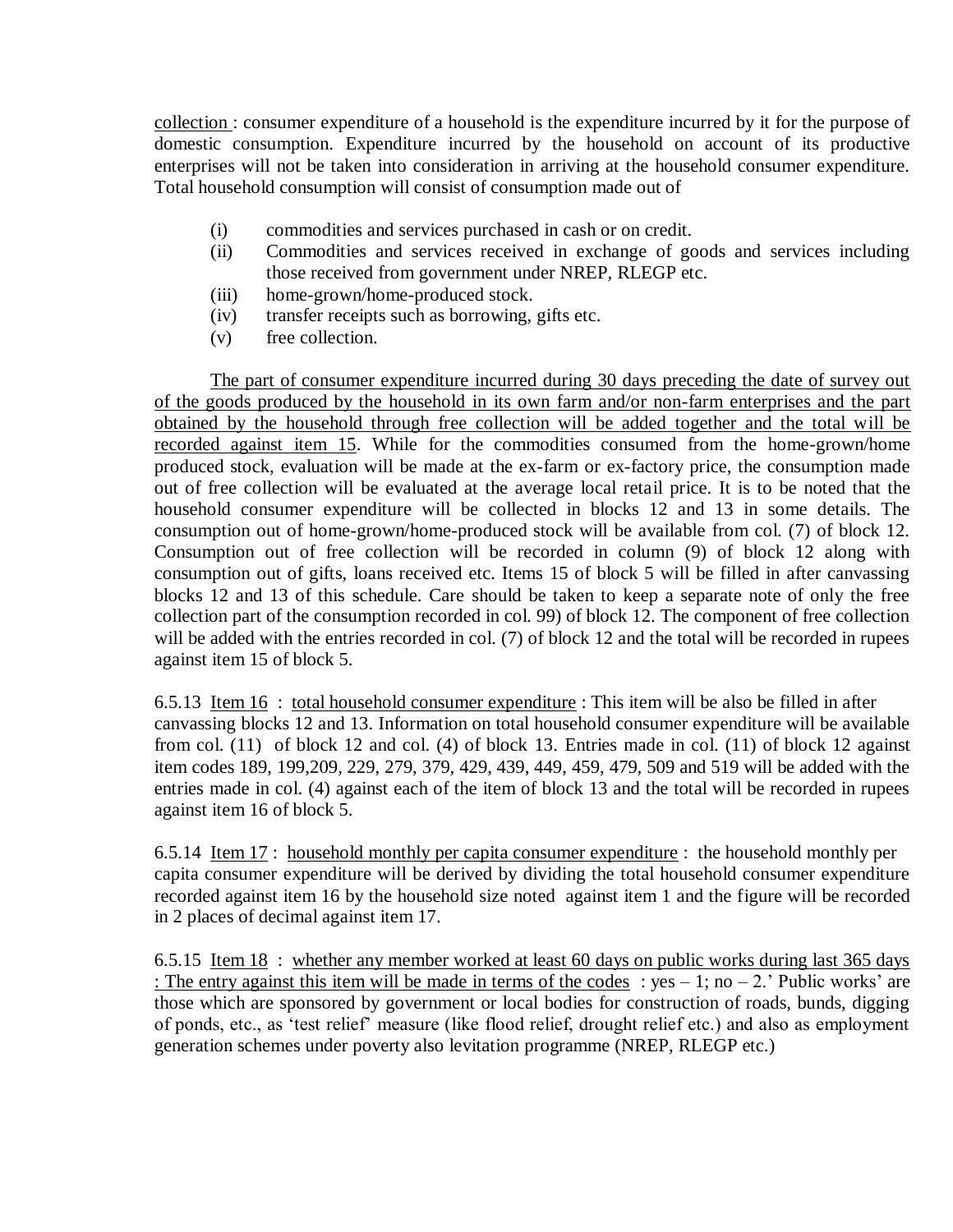6.5.16 Item 19 : whether assistance received under IRDP : The objective of the Integrated Rural Development Programme (IRDP) is to assist the families below the poverty line in rural areas by taking up self-employment ventures in a variety of activities like sericulture, animal husbandry and land based activities in the primary sector; weaving; handicrafts etc. in the secondary sector; and service and business activities in the tertiary sector. The program aims to achieve the stated objective providing income generating assets including working capital through package of assistance comprising subsidy and institutional credit. Based on some of the shortcomings noticed in its implementation during the sixth plan, the program has been modifies suitable. Besides other modifications, it has also been decided that a supplementary does will be given to those families which were assisted during the Sixth Plan but could not cross the poverty line.

6.5.17 It is to be ascertained whether the household received any assistance any time under IRDP. If no, the entry against item 19 will be 4. But, if such assistance was received by the household, it would be further enquired whether the assistance was received during last 365 days or not. The entry against this item would be 3 when such assistance was received once by the household but not during the last 365 days. If the household is found to have received the assistance during the last 365 days, it is to be further ascertained whether the assistance so received is for the first time or for the second time. If it is for the first time, code against item 19 will be 1 where as the code will be 2 when it is for the second time.

6.5.18 Items 20 to 25 : While item 20 has been introduced to know as to whether the health care facilities reach the villages, items 21 to 25 will throw light on the extent to which the households in the villages maintain link with the outside world. The items are self- explanatory. The entries are to be made in terms of codes : yes – 1; no - 2. A cross mark (x) is to be put against items 20 to 25 in the urban sector.

6.6.1 Block 6 : demographic, personal characteristics and migration particulars of household members : This block is meant for recording the demographic personal characteristics and migration particulars of all the normal members of the household, i.e., the persons who are living together and taking food from a common kitchen. The members of a household may or may not be related by blood to one another.

6.6.2 Column  $(1)$ : serial number: All the normal resident members of the sample household will be listed in block 6 using a continuous serial number starting from 1 in column (1). While listing, the head of the household will be listed first followed by head"s spouse, first son, first son"s wife and children, second son, second son"s wife and children etc. After the sons are enumerated, the daughters will be listed followed by other relations, dependents, servants etc. as stated earlier, the household size (total) to be recorded against item 1 of block 5 will be equal to the last serial number recorded in column (1) of block 6.

6.6.3 Columns (2) 7 (3) : name and relation to head : names of all the members corresponding to serial numbers entered in col, (1) will be recorded in col. (2). The family relationship of each member of the household with the household (for the head, the relationship is "self") expressed in terms of codes specified in the schedule will be recorded in this column. The codes to be used are :

self…………………1 grand child……………………………………6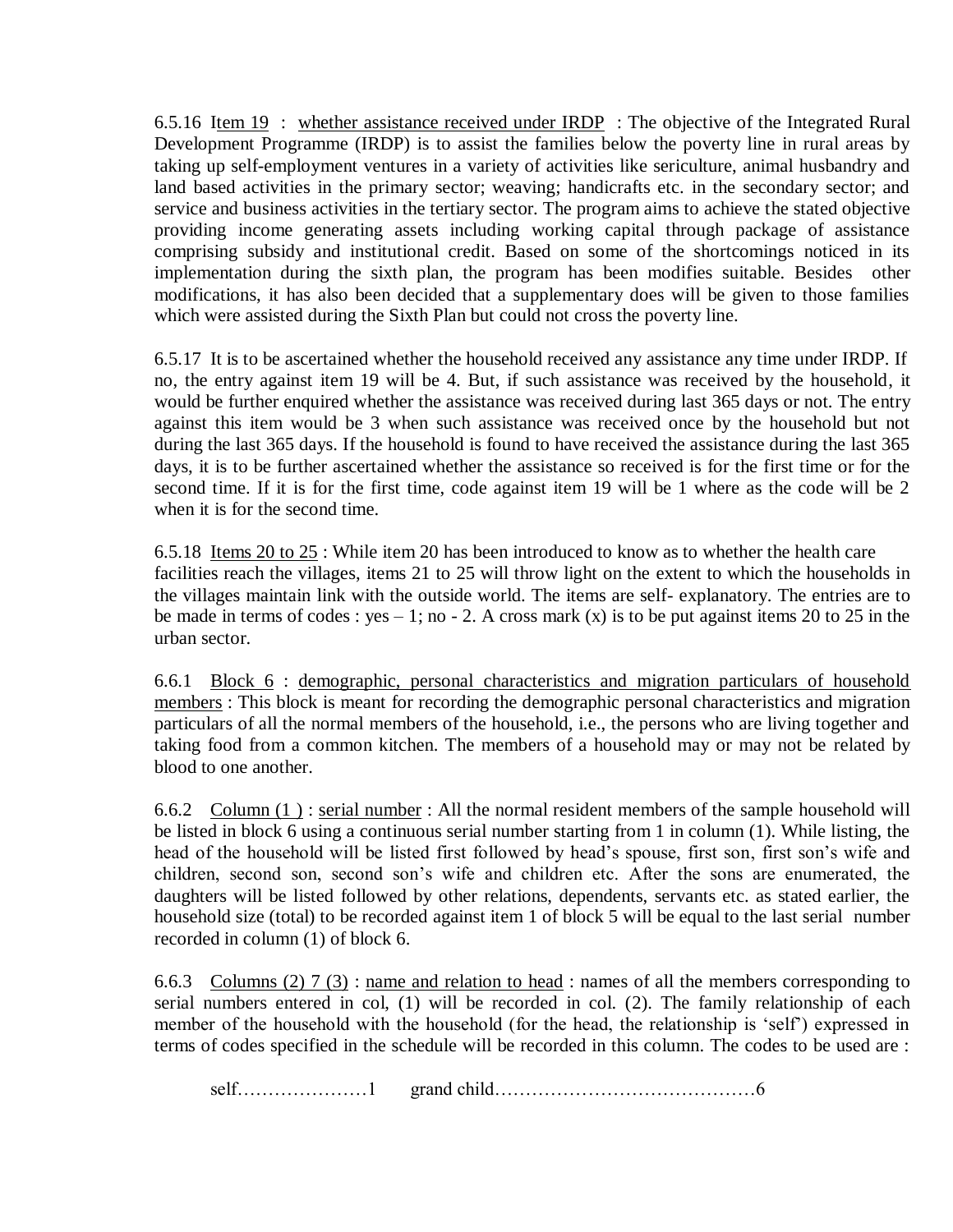| spouse of head2 father/mother/father-in-law/mother-in-law7  |
|-------------------------------------------------------------|
| married child3 brother/sister/brother-in-law/sister-in-law/ |
|                                                             |
|                                                             |
|                                                             |

6.6.4 Column (4) : Sex : The sex of each member of the household will be recorded in this column in items of code : male  $-1$ ; female  $-2$ .

6.6.5 column  $(5)$ : age: the age is completed years of all the members listed in column (1) will be ascertained and recorded in col. (5). For a new born baby or the baby who has not completed one year of age at the time of listing, the entry to be made in this column will be "o".

6.6.6 Column (6) : marital status : The marital status of each member will be recorded in this column in terms of the specified code numbers. The codes are :-

6.6.7 Column (7) : number of married : For each of the ever married persons, i.e. , persons with marital status codes 2 or 3 or 4, it is to be ascertained as to how many times the person has married. The number so determined will be recorded in columns (7).

6.6.8 Column (8) : number of living spouse : For each of the currently married persons, i.e., persons with marital status code 2 in col. (6), the number of husbands/wives alive on the date of survey will be recorded in col. (8). In deriving the number, husbands/wives who are divorced or separated from the concerned member will not be taken into account.

6.6.9 Column(9) : highest level of education attained : Information regarding the education attained by the normal members of the household listed in col. (1) will be recorded in col. (9) in terms of specified codes. For the purpose of making entries in this column, only the course successfully completed will be considered. For instance, those who have passed class XII is considered as higher secondary. Hence, for a person who has studied up to, say, first year B.A., his educational attainment will be considered as higher secondary (code 07). Similarly for a person who has studied up to  $12<sup>th</sup>$  standard but has not sat for the examination or has failed, his educational attainment will be considered "secondary" only. The relevant codes to be used for recording entries in this column are :-

| not literate $\dots\dots\dots\dots\dots \dots \dots$ 01 | certificate or diploma in |  |
|---------------------------------------------------------|---------------------------|--|
| literate without formal                                 |                           |  |
|                                                         |                           |  |
| literate but below                                      |                           |  |
|                                                         | graduate and above in     |  |
|                                                         |                           |  |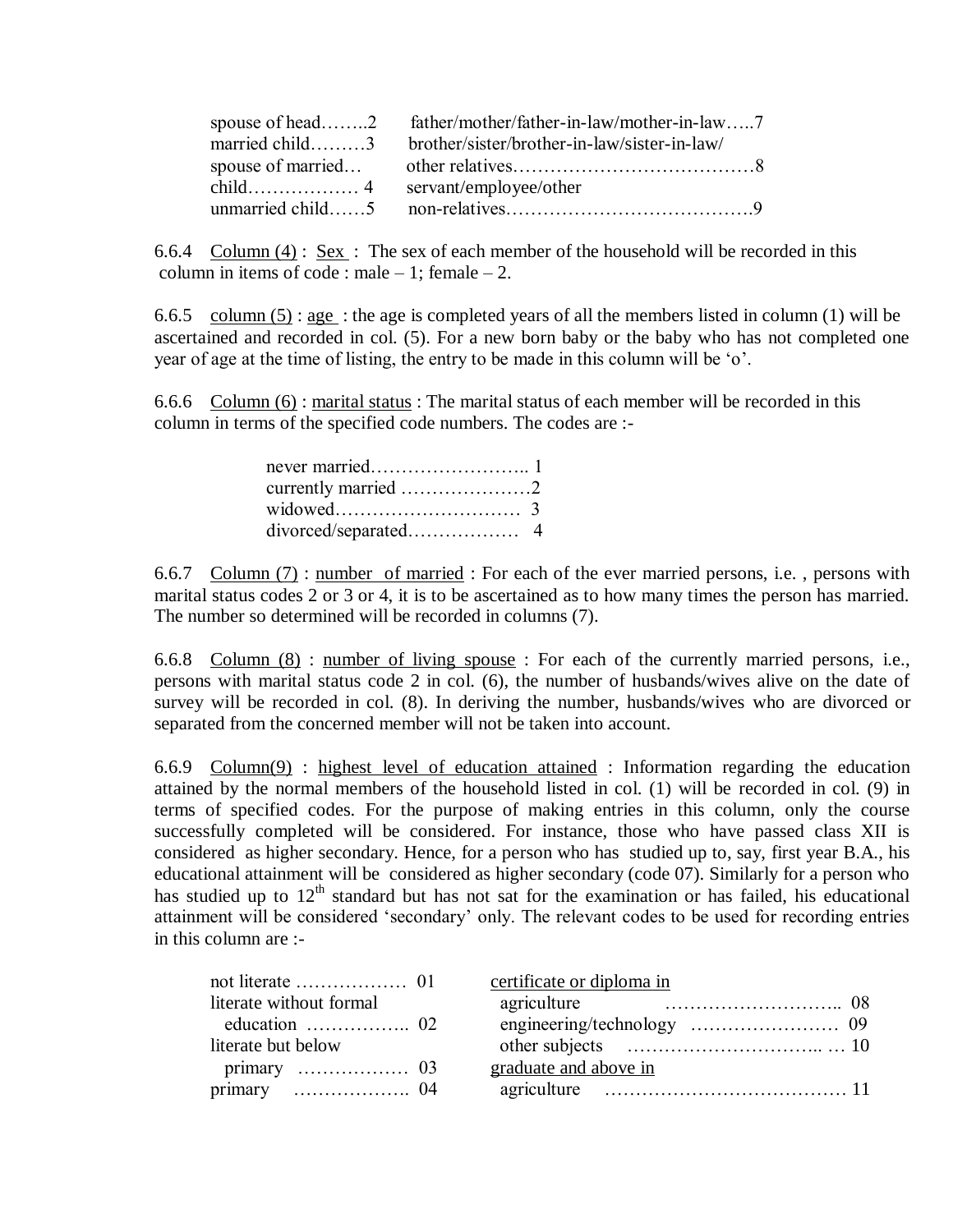| middle<br>. 05 |                |  |
|----------------|----------------|--|
|                | medicine       |  |
|                | other subjects |  |

6.6.10 A person who can both read and write a simple message in at least one language is to be considered "literate". Those who are not able to do so are to be considered "not literate" and will be assigned code 01. Those who are literate but never attended any school will be given code 02. Those who are by definition literate and attended or attending educational institution but are yet to pass primary standard will get code 03. Codes 04, 05 and 06 will indicate the successive higher standard of education passed. Matriculation and school final examinations will come under secondary. Preuniversity, higher secondary and intermediate examinations will be considered as higher secondary. Depending upon the subject studied, one of the codes 08 to 10 will be assigned to a person who after passing the secondary or higher secondary standard examination obtained a certificate or a diploma. Code will be 08 if the certificate/diploma is in agriculture, 09 if it is in engineering/technology and 10 when it is in any other subject. If more than one of the codes 08 to 10 are applicable to a person. The following procedure will be adopted:

- (i) When code the codes 08 and 09 are relevant, the code indicating the certificate/diploma last obtained will be considered.
- (ii) When both the codes 08 and 09 are relevant, the code indicating the certificate/diploma last obtained will be considered.

A degree holder will get one of the codes 11 to 14, depending upon the subject studied. Code 11 will also include graduates in "forestry", "fishery science" etc. For code 13, medical graduates belonging to system of medicine other than allopathic, e.g., homeopathic, ayurvedic etc. are also to be considered. If more than one of the codes 11 to 14 are relevant, the code to be entered in this column will be decided in a manner similar to the one described for codes 08 to 10.

6.6.11 Columns (10) & (11) : skill - traditional and modern : Information on whether a person possesses some skills will be recorded in cols. (10) and (11). Skills have been broadly divided into two groups, namely, traditional and modern. Skills which will be considered for making entries in these two columns are as follows :

#### traditional skill modern skill

| trapping, hunting, making     |                        |
|-------------------------------|------------------------|
|                               |                        |
| shaping of wood/carpentry  02 |                        |
|                               |                        |
|                               |                        |
| weaving, spinning including   |                        |
|                               | motor vehicle driving/ |
|                               |                        |
|                               | machine man, fitter,   |
| basket making, wicker         |                        |

| trapping, hunting, making                               |                        |  |
|---------------------------------------------------------|------------------------|--|
|                                                         |                        |  |
|                                                         |                        |  |
|                                                         |                        |  |
|                                                         |                        |  |
| weaving, spinning including                             |                        |  |
| charkha operation $\dots\dots\dots\dots\dots\dots\dots$ | motor vehicle driving/ |  |
|                                                         |                        |  |
|                                                         | machine man, fitter,   |  |
| basket making, wicker                                   |                        |  |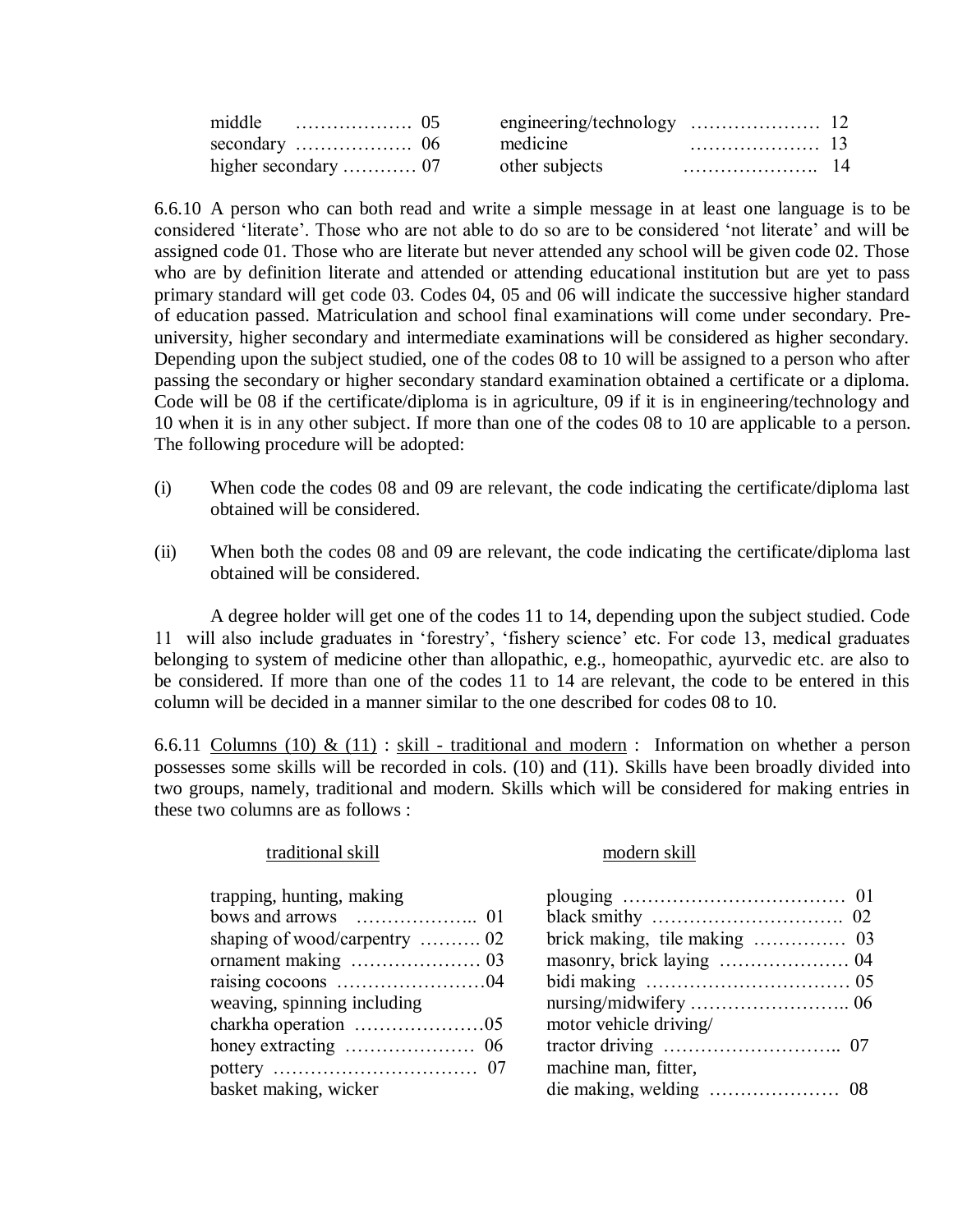If a person has acquired any one of the traditional skills mentioned above, code corresponding to the skill will be recorded in col. (10). If he possesses none of the traditional skill mentioned above, the relevant code to be entered in col. (10) is 99. In case a person has acquired two or more traditional skills noted above, code corresponding to the skill in which the person is most proficient will be recorded in col. (10). Similarly, if a person has acquired any one of the modern skills mentioned above, code corresponding to the skill will be recorded in col. (11). If the person has not acquired skill in any one of the trades mentioned under modern skill, the appropriate code for col. (11) will be 99. In case a person has acquired more than one modern skills mentioned above, entry in column (11) is to be made following the procedure described in connection with traditional skill. It is to be noted that columns (10) and (11) will be filled in independently. Thus, if a person has acquired one of the listed tradition skills and one of the listed modern skills, corresponding code for the traditional skill and the modern skill will be recorded respectively in cols. (10) and (11).

6.6.12 Column (12) : use of foot-wear: It is to be ascertained from each of the members listed in block 4 as to whether out. If the answer is in affirmative, code will be 1; otherwise will be entered against col. (12).

6.6.13 Column ( 13) : whether place of enumeration different from last usual residence : For obtaining the appropriate response to this question, it has to be ascertained from each member of the household, whether his/her place of enumeration is different from the last ( previous) usual residence. The usual residence for the purpose of this survey has been defined as a place (village or town) where the person has stayed continuously for a period of six months or more. If the answer is in the affirmative, code 1 and if it is in the negative code 2 will be recorded in col. (13). The place of enumeration will, obviously, be his/her current place of stay (destination) and the place (village or town) where the person stayed continuously for a period of six months or more any time in his/her life time prior to moving into the current place of stay (i.e. place of enumeration) will be considered "the place of last usual residence" (origin). However, it may be noted here that visits of daughter-inlaw (staying sometimes more than six months) to their parent's house for child birth or for any other reason will not be considered as migratory movement and, therefore, will not be taken into account for making entries in this column. The following points may be noted in this context :

(i) For persons who have moved from one locality to another within the same town/village, in their life time up to the time of enumeration, the place of enumeration and the place of last usual residence will be the same. They will not be considered as migrants.

(ii ) Stay in a village or town for less than six months will be ignored. In this context, the following examples may be considered. Suppose, a person was born in village A and stayed there for 15 years. On getting married, the person had accompanied her spouse to village B, stayed there for 8 months, and then moved to village C, staying there only for 5 months. From village C they moved to village D where they had been enumerated. For this person, the last usual residence would be village B.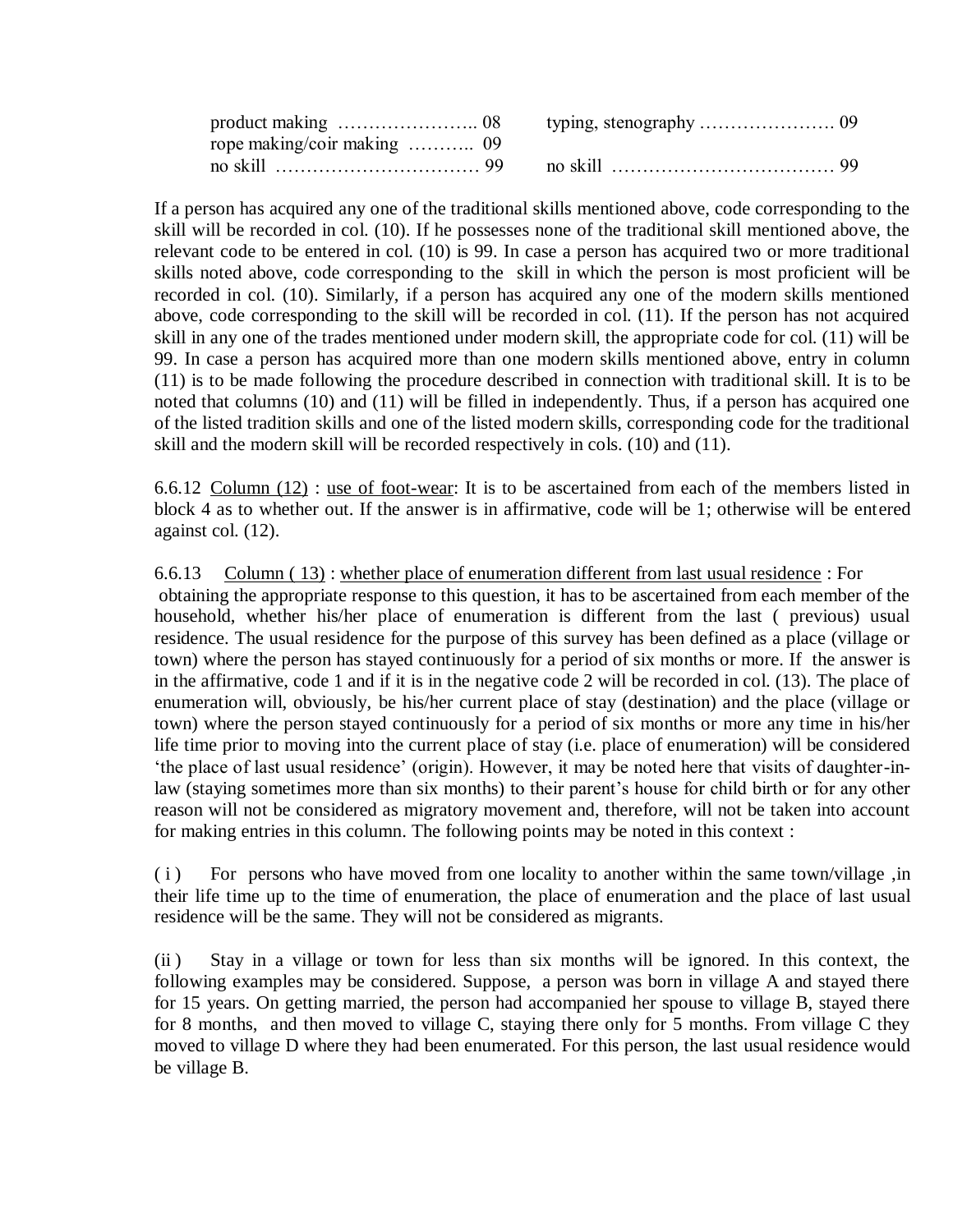6.6.14 Column (14) : period since leaving the last usual place of residence : The period elapsed since leaving the last usual residence will be recorded in years rounded off to the nearest integer in this column. For working out this, the period of temporary stay 9less than six months) in other places after leaving the last usual residence and ultimately moving into the place of enumeration will also be included. If the period so determined is less than six months, the entry will be 'O' in this column.

6.6.15 Column (15) : from where migrated : the type of area from where the person has migrated to the place of enumeration, i.e., the type of last usual residence will be recorded in this column in terms of the specified codes for each migrant member. The codes are :

6.6.16 Column ( 16) : reason for leaving last usual residence : The reason for moving out of the last usual residence will be ascertained for each migrant member and entered in terms of the specified code in this column. It may so happen that a person has moved out of his last usual residence for a particular reason, stayed in a different town/village for a short period (less than six months) and then moved to the place of enumeration for a different reason. In such a case only the reason which motivated his/her first movement (i.e. the movement from the last usual residence) will be recorded. The codes are as follow :-

6.6.17 Column ( 17 ) : duration of stay in the last usual residence : Number of years stayed by the migrant person in the last usual residence will be recorded in this column in years rounded off to nearest integer.

6.6.18 Columns (18) & (19): usual activity status and industry (div. code): for determining the usual activity status of a migrant at the time of migration, the reference period to be adopted will be 365 days preceding the date of migration. The determination of the person's usual activity status will be done following the relatively "major time criterion" as described in para 6.8.5. The usual activity status will relate to the principal status. The status code will be recorded in column ( 18 ). The codes are same as those provided for column ( 2 0 of block 8. For the persons assigned any of the activity status codes 11 to 51 ( i.e. those categorized as working0 in col. ( 18 ) the appropriate industry division code ( 1 digited code of NIC 1987 ) will be recorded in col. ( 19 ).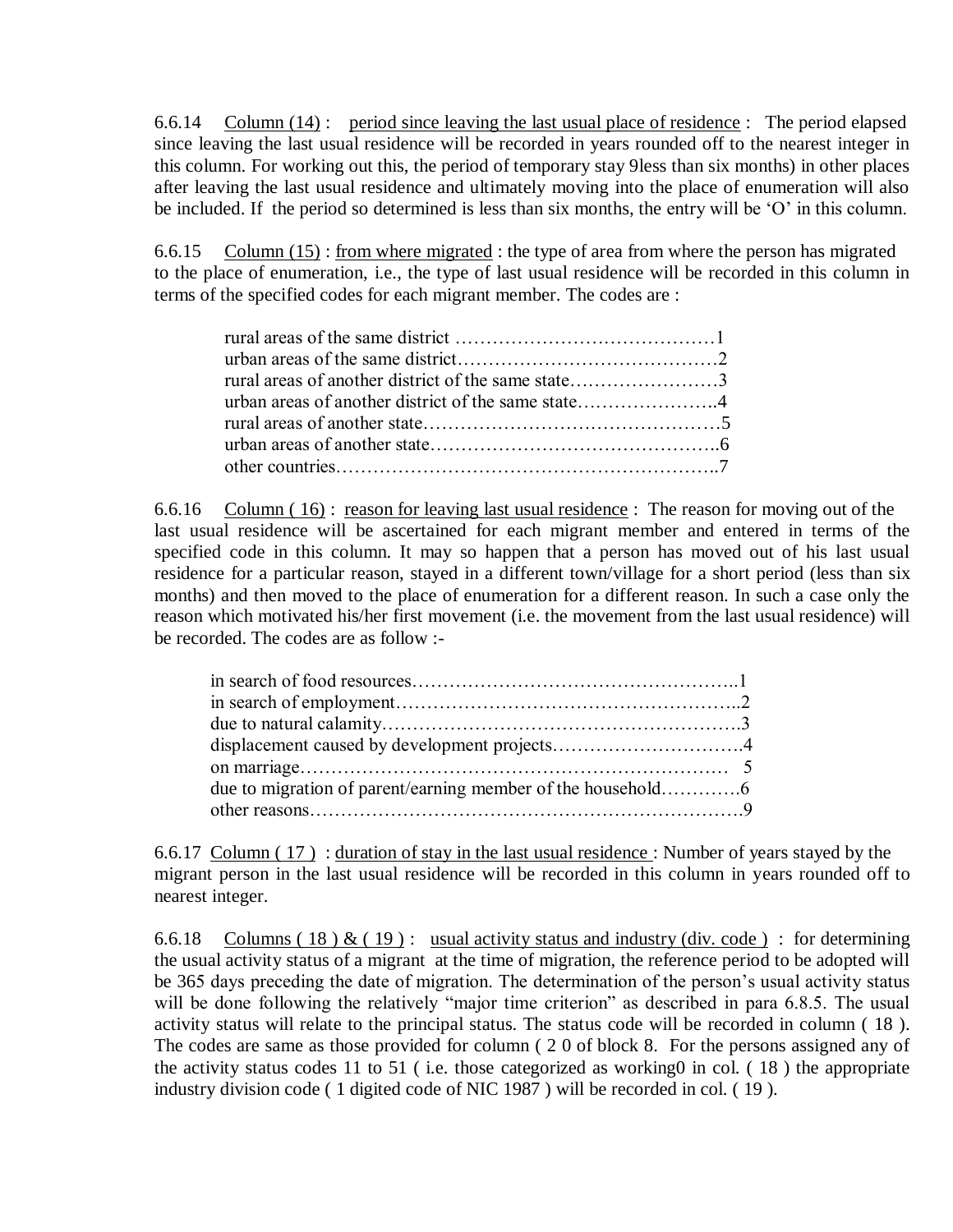6.7.1 Block 7: particulars of education: this block is designed to collect information on education in respect of members currently enrolled in primary and higher levels and on educational wastage in respect of members currently not enrolled in any educational institution. Education in nursery classes will not be considered as enrolment in educational institution. But enrolment in institutions preparing students for university/board examinations by correspondence will be considered as enrolment in educational institution. Particulars of education in respect of all the members listed in block 6 will be collected in this block.

6.7.2 Columns ( 1 ) to ( 3 ) : serial number as in block 6. sex and age : for each of the members listed in block 6, information in respect of these columns will be copied from block 6, columns  $(1)$ ,  $(4)$  and  $(5)$  respectively.

6.7.3 Column  $(4)$ : whether currently attending any educational institution : In respect of each member, it is to be ascertained as to whether the member is currently attending educational institution or not. If yes, code 1 will be recorded in col.  $(4)$ : otherwise the entry to be made in this column will be 2.

6.7.4 Column  $(5)$  to  $(15)$ : information in cols.  $(5)$  to  $(15)$  will be collected in respect of those persons only who are currently attending an educational institution, those with code 1 in col. ( 4 ).

6.7.5 Column  $(5)$ : age at entry to school: the age (in completed years 0 at which the member has been first enrolled in a school will be noted in this column. It may he noted that lessons taken either from a private tutor, or from a tutorial home, kindergartens and nursery schools should not be treated as enrolment in a school. However, an institution where the children of the locality are sent for taking education at primary or higher levels irrespective of whether the institution is recognized or not will be considered as a school and enrolment in such institution will be treated as school enrolment.

6.7.6 Column (6) : level of study : The level of current study will be indicated here in codes. The codes are same as those specified for col. (9) of block 6. any student who is studying in a class between I to Iv (or between classes I to V in some states where education up to class V is taken as primary education) will be considered as a student of primary class and will get code 03, similarly, a member studying in class V/VI, VII or VIII will be treated as a student of middle level and code 04 will be recorded against the person in col.  $(6)$ .

6.6.7 Column  $(7)$ : type of institution: Type of educational institution in which the member is currently enrolled will be indicated in codes in this column. An institution run by the central or state government, local bodies, public sector undertakings etc. will be regarded as government institution. All other types of ownership will be treated as private. If an institution provides residential accommodation for students, the institution will be treated as residential, whether or not the student in question avails of the facility. Combining these two criteria, a code structure, as given below, has been framed for type of institution :

| Government - residential |                                     |  |
|--------------------------|-------------------------------------|--|
|                          | Government - non-residential<br>. 2 |  |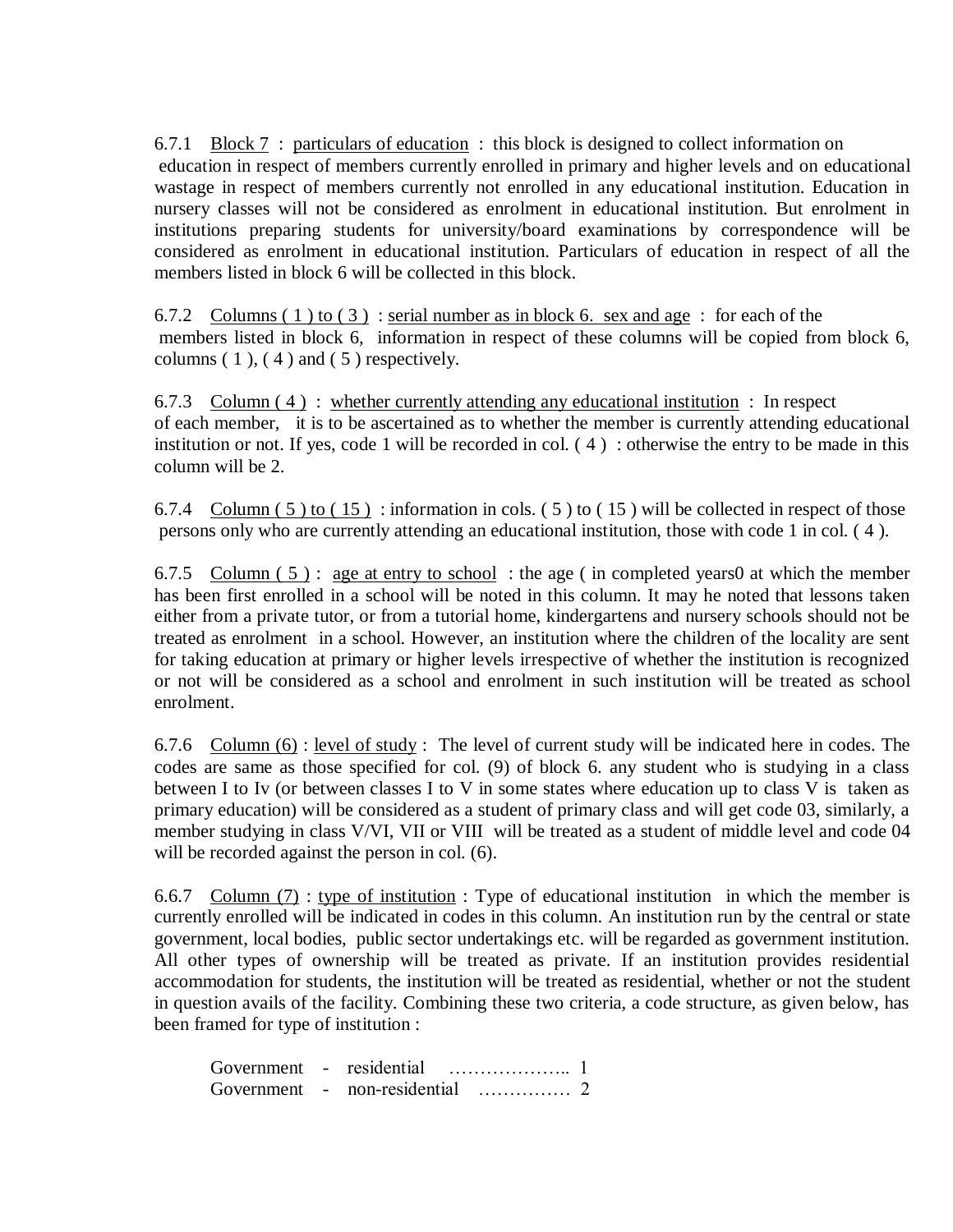| Private |  |  |
|---------|--|--|
| Private |  |  |

6.7.8 Column (8) : whether staying in a hostel : If the student is continuing his studies staying in a hostel, the entry in this column will be 1, otherwise 2 will be recorded. The hostel may be for students of the institution alone or for students of different educational institutions situated in the locality, which he is studying may be a non-residential institution. It is to be noted here that a student who is staying in a hostel will generally form a single member household.

6.7.9 Column (9) : whether received any scholarship/ stipend : Students, in some cases, are awarded scholarship or stipend in cash to continue their studies. If the member has received or due to receive such a benefit during the current academic year, code 1 will be recorded here; otherwise code 2 will be entered in this column.

6.7.10 Columns (10) & (11) : annual amount of scholarship/stipend and agency providing the scholarship/stipend : Cross marks are to be put in these two columns if the entry in col. (9) is 2. If the entry in col. (9) is 1, the total amount of cash received and receivable as scholarship/stipend during the current academic year will be recorded in nearest rupees in col. (10) and the agency providing the same will be indicated in terms of codes in col. (11). The codes are

| Government $\dots\dots\dots\dots\dots\dots\dots$ |  |
|--------------------------------------------------|--|
|                                                  |  |
|                                                  |  |

When a scholarship is provided by a department of a government, the appropriate agency code will be 1 and when a community organization provides scholarship which is restricted among the students of that community only, the relevant code will be 2. Code 9 will be applicable in all other cases.

6.7.11 Column (12 ) : whether any provision of midday meal/nutrition programme : There are schools which provide standard food to all or some students as midday meal, tiffin etc., free or at subsidized rate. If such food is regularly received in the school by the student member, code 1 will be recorded here. Code 2 will be appropriate entry otherwise. There are institutions which provide canteen facilities to their students. Students can purchase foods of their choice and requirements from these canteens on payment. Code 1 should not be entered here simply because such facilities for canteen are available. The deciding factor for code 1 in this column is that ( I ) the food packet must be similar for groups of students and (ii) payment at the subsidized rate for this, if any, need be made periodically and not every day.

6.7.12 Column  $9\;13$ ) : agency providing the midday meal etc. : it is to be ascertained by the investigator whether the food received by the student member from his/ her educational institution free of cost or at subsidized rate is supplied by government or by any private body/trust. Code 1 will be given in col. (13) if the agency supplying the food is government. In case of private body/trust, it is to be further ascertained whether the body/trust is an organization of some community which provides the food only to the members of the same community. If it is so, the entry in col. (13) will be 2. In all other cases code 9 will be recorded in this column. Care should be taken in making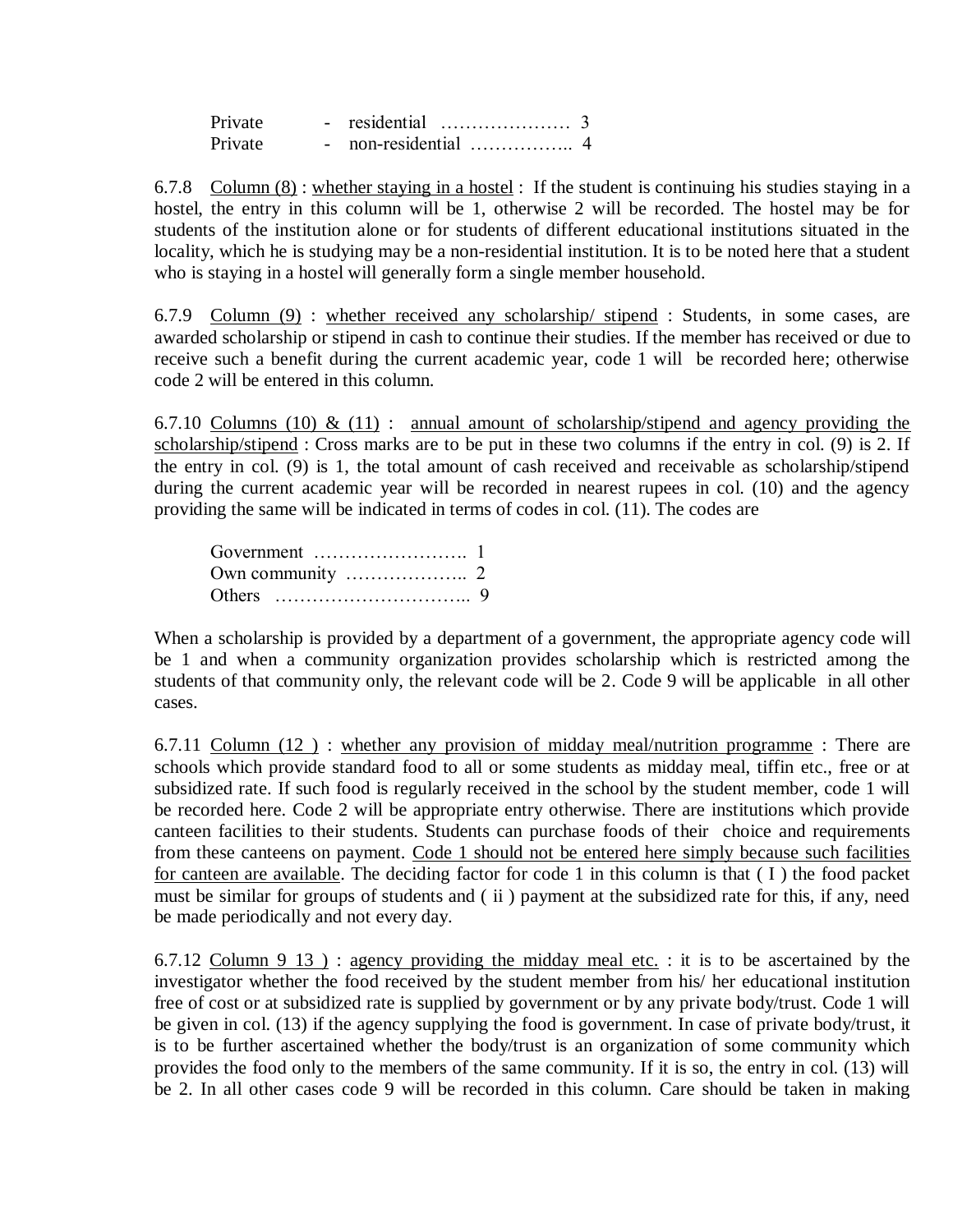entries in this column. Since cases may not be rare where food supplied by government is distributed to the students through the school authorities or through private organization. There may be cases where although the food is supplied by private agency government pays money to those agencies by way of subsidy to keep down the price of the food packet. In all such cases, food is to be considered as provided by government.

6.7.13 Column  $(14)$ : whether mother tongue is the medium of teaching : it is to be ascertained as to whether teaching in the class is imparted in the mother tongue of the student member code will be 1, if the answer is in affirmative and code 2 will be recorded in this column is the answer is in negative. It may so happen that some of the subjects are taught in the mother tongue of the student member and some others are not. In that case, code 1 will be entered in this column, if majority of the subjects are taught in the mother tongue; otherwise code 2 will be recorded.

6.7.14 Column (15) : distance from educational institution : Distance of the educational institution from the residence of the student member will be recorded in this column in kilometers.

6.7.15 Column  $(16)$ : whether ever enrolled : it will be ascertained from all those members who are not currently attending any educational institution, i.e, those with code 2 in col. (4), whether the persons had ever been enrolled in a school in the past. Code 1 will be entered for ever-enrolled persons and code 2 for never-enrolled persons. As stated earlier, persons taught by a private tutor or in a kinder-garden/nursery school should not be treated as school enrolment.

6.7.16 Columns (17) to (20): These columns will be filled in only when the entry in column (16) is 1. if the entry is col. (160 is 2, crosses (x) are to be put in these columns.

6.7.17 Column (17) : age at entry in school : age in completed years at which the person had been first enrolled in a school will be entered here.

6.7.18 Column (18) : number of years attended : The total number of years attended by a person in studying different courses will be recorded here in completed years. It is possible that person has attended more years in studying a course than its duration because of failure in different classes.

6.7.19 Column (19) : level at which discontinued : Entry in this column will be made in similar way as is done in col. (6) of this block. The codes are identical to "level of education" provided for col. (9) of block 6. However, it is to be noted that if a member successfully completed a class and thereafter did not continue his/her study, the "level at which discontinued" would be the level corresponding to the higher class than the completed one. For example, if a student successfully completed class VIII, the level at which discontinued would be the code corresponding to secondary'. On the other hand, if a member discontinued his/her study being unsuccessful in a class (or in the middle of the academic year), the level corresponding to the class last attended by the member would be considered for making entry in this column. However, if a person discontinued his studies after successfully completing the level of "graduation & above", one of the codes 11 to 14 would be recorded against him/her, depending upon the subject of study.

6.7.20 Column (20) : reason for discontinuance : A member might have discontinued his/her studies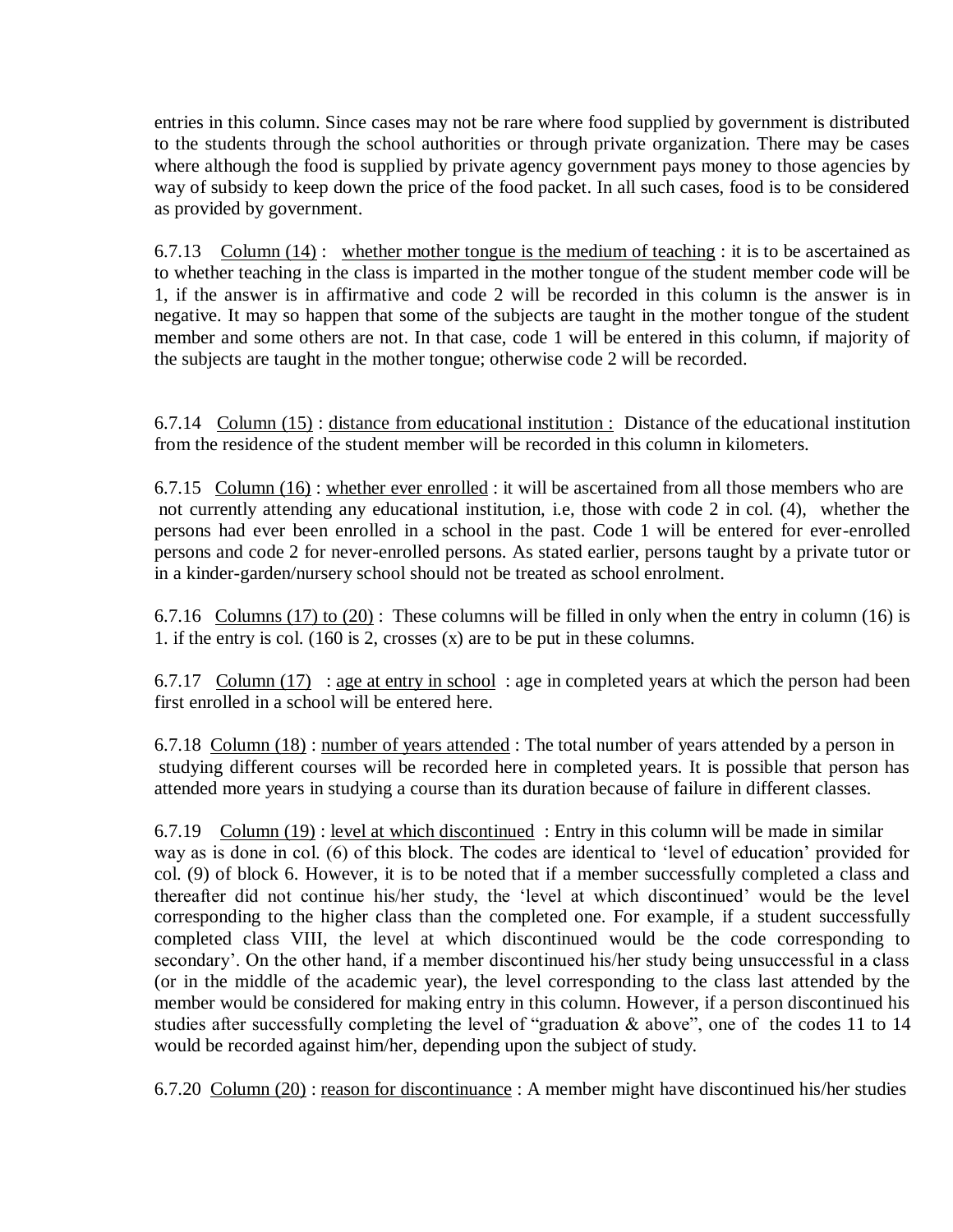either at the end of a course or at the middle of the course. Reason for discontinuance of the study will be recorded in this column in specified codes.

The codes are :

| not interested in education/further studies3            |  |
|---------------------------------------------------------|--|
| for participation in the household's economic activity4 |  |
|                                                         |  |
|                                                         |  |
|                                                         |  |
|                                                         |  |
|                                                         |  |

Since the code structure for "reasons for discontinuance" (col. 20) and "reasons for non-enrolment" (col. 21 ) has been made identical, some of the codes may be applicable for making entries either in column (20) or in (21) and not in both.

6.7.21 Column  $(21)$ : reason for non-enrolment : If a person is found to have never enrolled in an educational institution, i.e., if the entry in col. (16) is 2, the reason for non-enrolment is to be recorded in terms of codes in column (21). The codes are same as those for col. (20).

6.7.22 Column (22) : whether attending non-formal education centre : Non-formal education is at present imparted primarily in two types of centres :

- (i) those that provide, on a part-time basis, education to children of age-group 6-14 years who, for various reasons, are unable to either enroll themselves in formal schools or continues in such schools due to failure and other reasons.
- (ii) those set up under the adult education programme for spreading literacy among the illiterate adults of age group  $15 - 35$  years.

In the former type, education is provided in courses which are condensed version of the courses available in primary and middle schools. As regards adult education centres, attempt is made to provide training to the adults for acquiring literacy and skills considered to be useful.

6.7.23 For the purpose of this survey, the non-formal education centres are not considered as educational institutions. Thus, it is to be ascertained form all those who are not currently attending any educational institution (i.e., with code 2 in col. (4) of this block) as to whether he is attending a non-formal education centre or not. If the answer is in affirmative, code 1 will be entered in this column; otherwise, the entry will be code 2. Conventionally, code 2 will be recorded in this column for those (having code 2 in col. (4)) who are in the age group of  $15 - 35$  years but literate and above, and also for those who are above 35 years of age.

6.8.1 Block 8 : usual and current week activity particulars : This block is meant for recording the usual as well as current activity status particulars of all the normal members of the household listed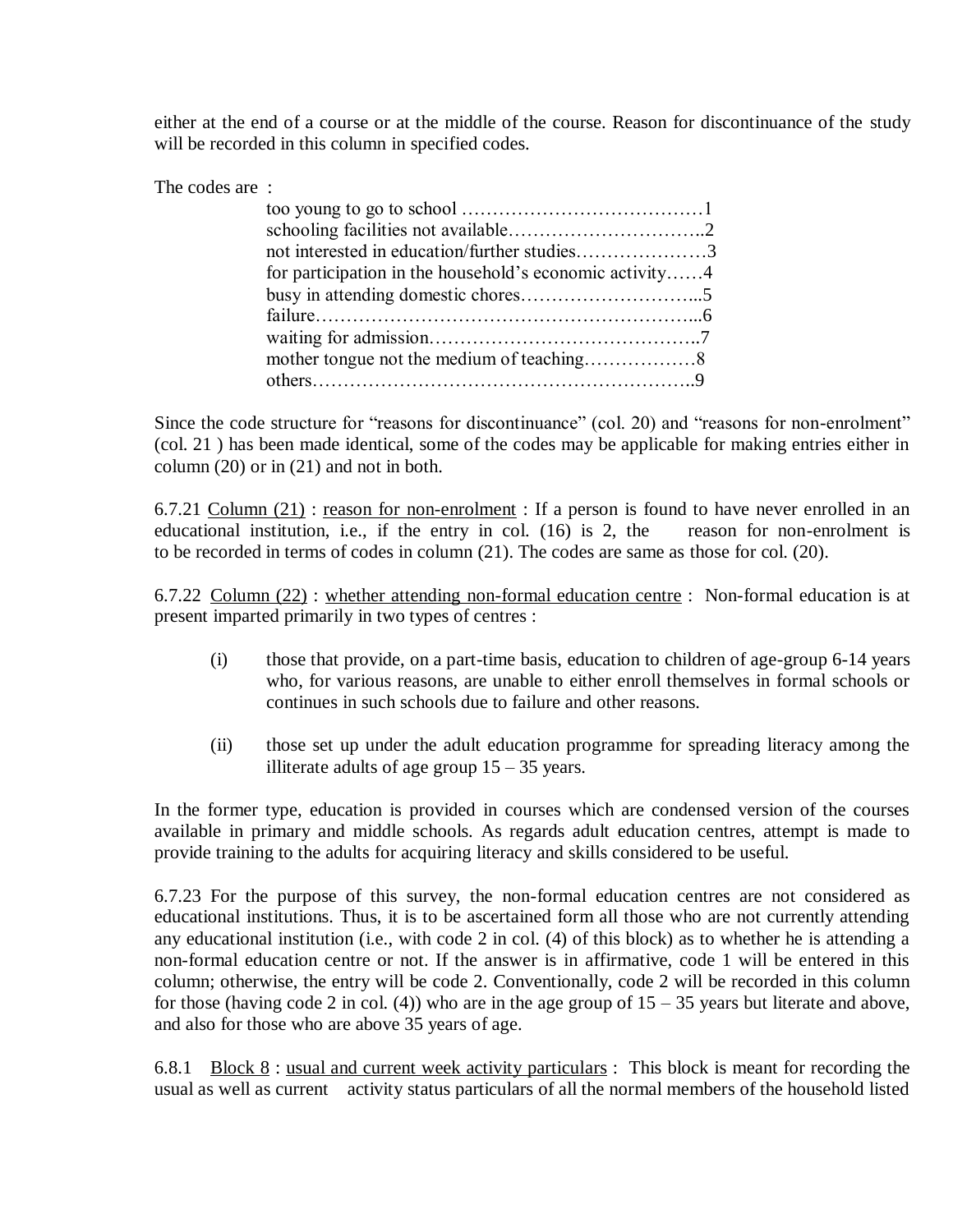in block 6. The concepts and definitions to be adopted in recording entries in this block will be same as those adopted for the 'Employment and Unemployment' survey of NSS 43<sup>rd</sup> round with minor modifications. The modifications are made in the activity status codes and in the procedures for recording 'wage and salary earnings'. The changes are discussed at the appropriate place.

6.8.2 Definitions: Definitions adopted for a few important items on which data will be collected are as follows:

(a) Gainful activity: Gainful activity (or work) is the activity pursued by persons for pay, profit or family gain or in other words, the activity which adds value to the "national product". Normally, it is an activity which results in production of 'goods and services' for exchange. However, the activities in "agriculture" (i.e. all activities relating to industry division 0) in which a part or the whole of the agricultural production is used for consumption and does not go for sale, are also considered "gainful". Execution of household chores or social commitments etc. however, are not considered "gainful" activities. The activities, such as, prostitution, begging, etc. which may result in earnings are also, by convention, not considered "gainful".

(b) Activity status: The activity status of an individual is the activity situation obtaining for the person in respect of his/her participation in gainful and also non-gainful activities during the given reference period. Normally, one of the following three major activity situations or combination of them will obtain to a person :

- (i) of working or being engaged in gainful activities (work) for pay. Profit or family gain.
- (ii) of being not engaged in gainful activities (work) but either of making tangible efforts to seek work or being available for work. and
- (iii) of being not available for work because of various reasons.

Identification of each individual according to a unique situation poses a problem when more than one of the three activity situations listed above concurrently obtain to a person. In such an eventuality, the unique identification under any one of the three activity situations is done by adopting either a relatively long time (or major time) or a priority criterion. The former is used for classification of persons under "usual activity status" with reference to a period of 365 days preceding the date of survey and the latter for the classification of persons under current activity status with reference to a period 7 days preceding the date of survey. The three major activity status referred to above have been further sub-divided into several detailed activity categories. The detailed categories along with the corresponding codes to be used in this round are provided in the schedule. They are :

( i ) situation of working or being engaged in gainful activities (employed)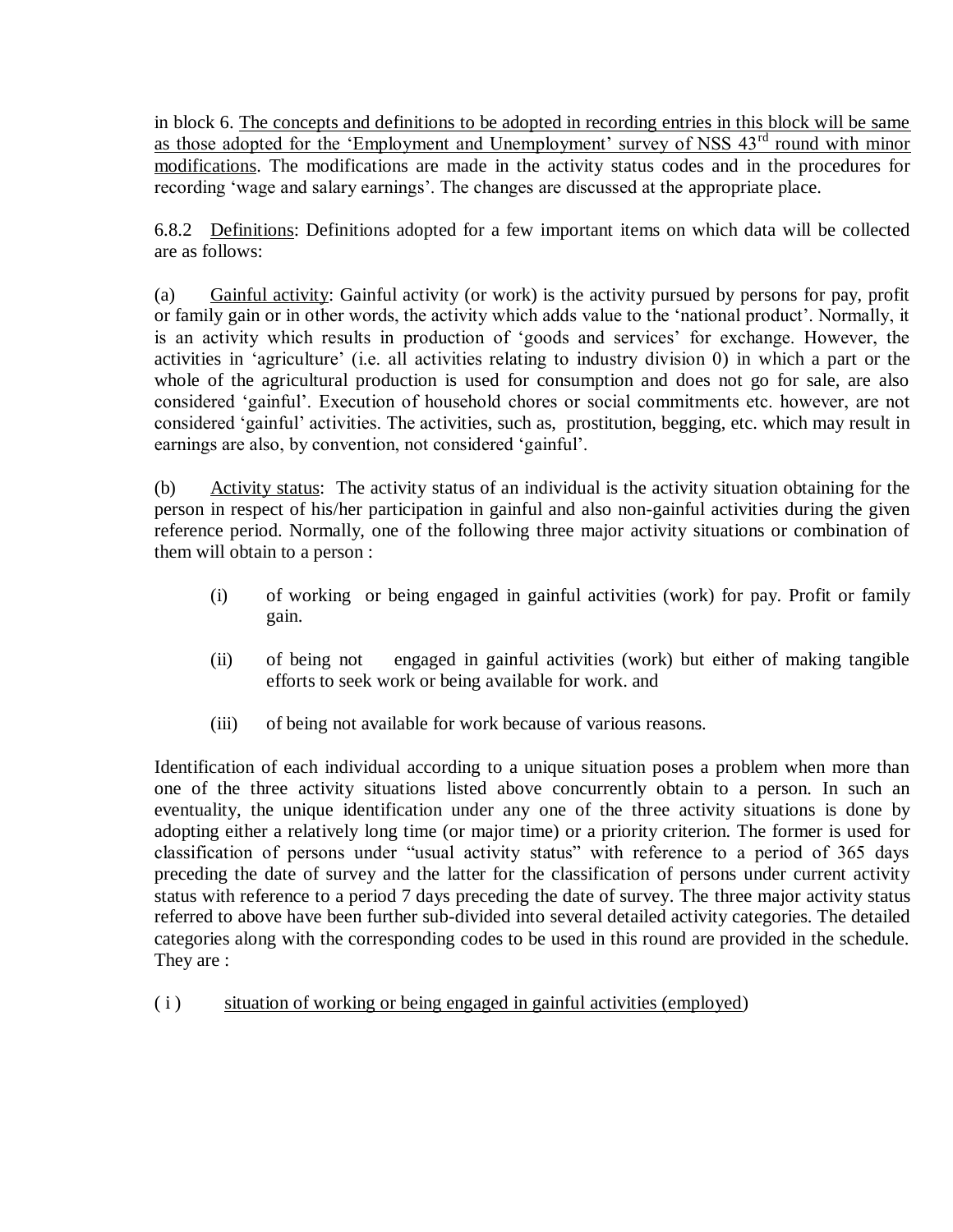|       |          | 1. Worked in household enterprise in hunting, trapping and<br>gathering of forest products11 |  |
|-------|----------|----------------------------------------------------------------------------------------------|--|
|       | 2.       |                                                                                              |  |
|       | 3.       | worked in household enterprise in livestock and poultry raising13                            |  |
|       | 4.       | worked in household enterprise in settled cultivation14                                      |  |
|       |          |                                                                                              |  |
|       | 5.       | worked in household enterprise in other agricultural activities15                            |  |
|       | 6.       | worked in household enterprise in non-agricultural activities16                              |  |
|       | 7.<br>8. |                                                                                              |  |
|       |          |                                                                                              |  |
|       |          |                                                                                              |  |
|       |          | 10. had work in household enterprise but did not work due to                                 |  |
|       |          | (a)                                                                                          |  |
|       |          | (b)                                                                                          |  |
|       |          | 11. had regular salaried/wage employment but did not work due to                             |  |
|       |          | (a)                                                                                          |  |
|       |          | (b)                                                                                          |  |
|       |          | (ii) situations of being not engaged in work but available for work                          |  |
| (iii) |          | situation of being not available for work                                                    |  |
|       | 1.       |                                                                                              |  |
|       | 2.       |                                                                                              |  |
|       | 3.       | attended domestic duties and was also engaged in                                             |  |
|       |          | free collection of goods, sewing, tailoring, weaving etc.                                    |  |
|       |          |                                                                                              |  |
|       |          |                                                                                              |  |
|       | 5.       |                                                                                              |  |
|       | 6.       |                                                                                              |  |
|       | 7.       | did not work due to temporary sickness(for casual workers only)98                            |  |
|       |          |                                                                                              |  |

For usual status classification, codes 61, 62, 71, 72, and 98 are not applicable.

( c ) workers (or employed): Persons engaged in any gainful activity are considered workers (or employed). They are persons pursuing one or more of the situations listed under the usual activity status codes 11-51 and current activity status codes 11-72. some of those activity status codes are elaborated below :

Activity status codes 11 to 16 : Persons who are engaged in their own household farm or non-farm enterprises without receiving any wage/salary will be treated as self-employed. Selfemployment may be pursued in different spheres of economy. It is to be noted that for ascertaining the livelihood class of a household, the activity "hunting, trapping and gathering of forest produce" has been classified into two groups-one, when such activity is carried out solely for own consumption and the other, when it is partially for sale. But for determining the activity status of a person, these two groups should be considered together, i. e., the activity of a person will be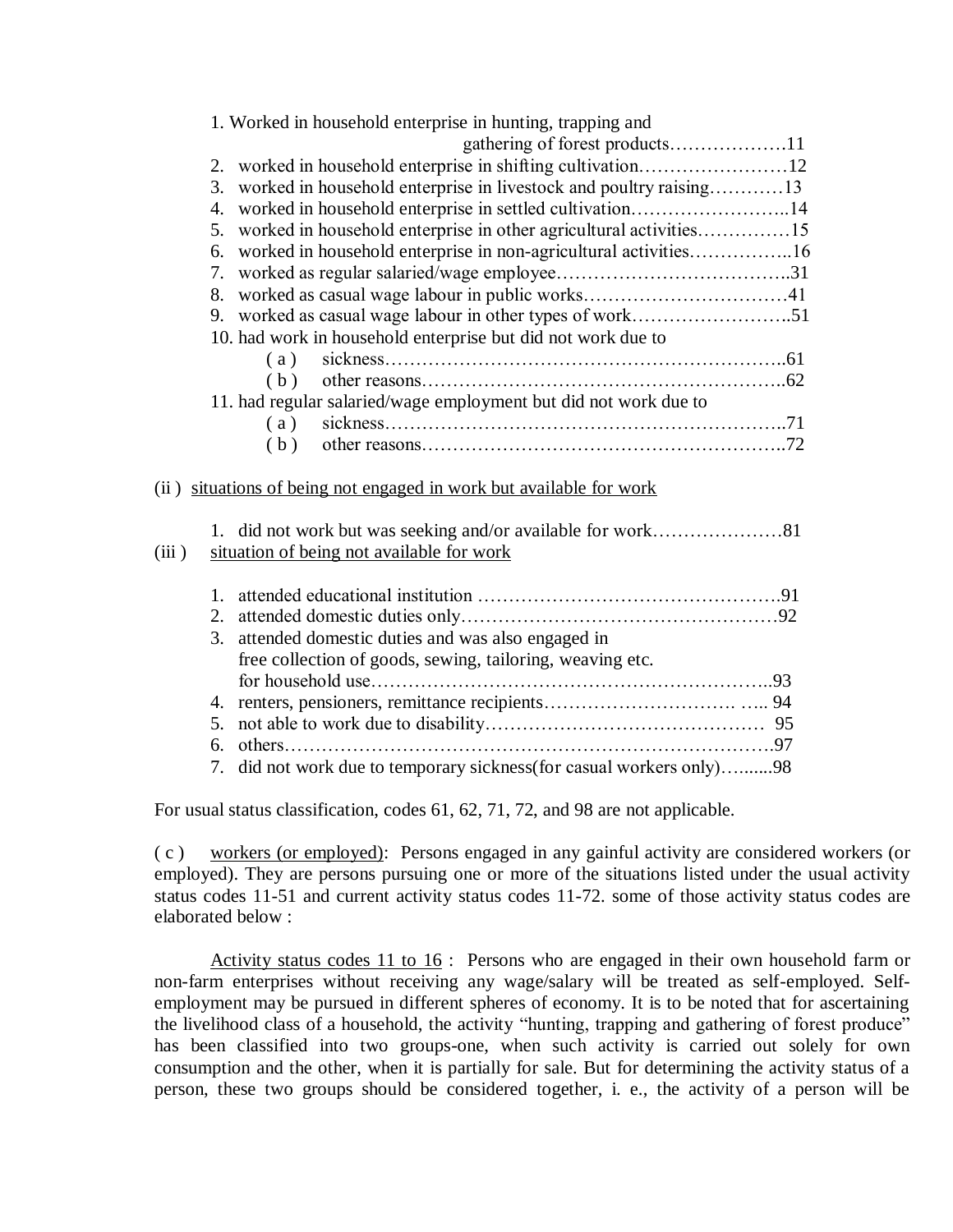considered as "hunting, trapping of gathering of forest produce" irrespective of whether such activity is for sale or for own consumption and the relevant activity status code will be 11 in both the situations.

( d ) seeking or available for work (or unemployed) : Persons who owing to lack of work, had not worked but either sought work through employment exchange, intermediaries, friends or relatives or by making applications to prospective employers or expressed their willingness or availability for work under the prevailing conditions of work and remuneration are considered unemployed. The appropriate status code for these persons is 81 both in case of usual and current week activity.

(e ) Not in labour forces : persons categorized neither "working" nor "seeking or available for work" are considered to be engaged in non-gainful activities and categorized as not in labour force. The persons falling in this category are students, those engaged in domestic chores, renters, pensioners, those living on alms remittances, etc. The relevant activity status codes for this category are 91 to 98 for current week activity.

6.8.3 The basic approach for obtaining the activity status of a person remains the same as that adopted in the "employment and Unemployment" survey conducted in the 43<sup>rd</sup> round of NSS and some clarifications regarding activity status given in pages 152 and 153 of the "Instruction to field staff", Vol, I of NSS 43<sup>rd</sup> round are applicable here also. However, there are some changes in the activity status codes as adopted in the current survey from those followed in NSS 43<sup>rd</sup> round and these changes are as follows:

( $i$ ) In NSS  $43<sup>rd</sup>$  round, persons "worked in household enterprise (self-employed)" were all lumped together under the status code- 11. in this round, this category of workers will be further subdivided into six groups and one of the codes 11 to 16 will be assigned to a person depending upon the sphere of his/her activity.

(ii) In NSS  $43<sup>rd</sup>$  round, the household members, such as, distant relatives who did not have any legal or moral claim in the enterprise, when working in the enterprises without receiving wage/salary, were treated as "helper" and code 21 was given to them. In the present survey, code 21 is dropped. All those members will also be treated as self-employed and be given one of the codes 11 to 16, depending upon the sphere of activity.

(iii) In the case of current week activity status, "unemployed" category, in NSS  $43<sup>rd</sup>$  round, was further subdivided into two groups, namely, "sought work" (code 81) and "did not seek but was available for work" (code 82 ) whereas in the current survey both for usual status and current week status, these two sub-groups are merged together and code 81 has been provided to cover both the situations.

( iv ) Beggars, prostitutes etc. were assigned a separate code (code 96 ) in NSS 43rd round. No separate code is provided for such activities in NSS  $44<sup>th</sup>$  round. They will be covered under "others" and the relevant code will be 97.

6.8.4 Column (1): serial number as in block  $6$ : Serial numbers of all the normal members of the household listed in block 6 will be copied in this block in the same order.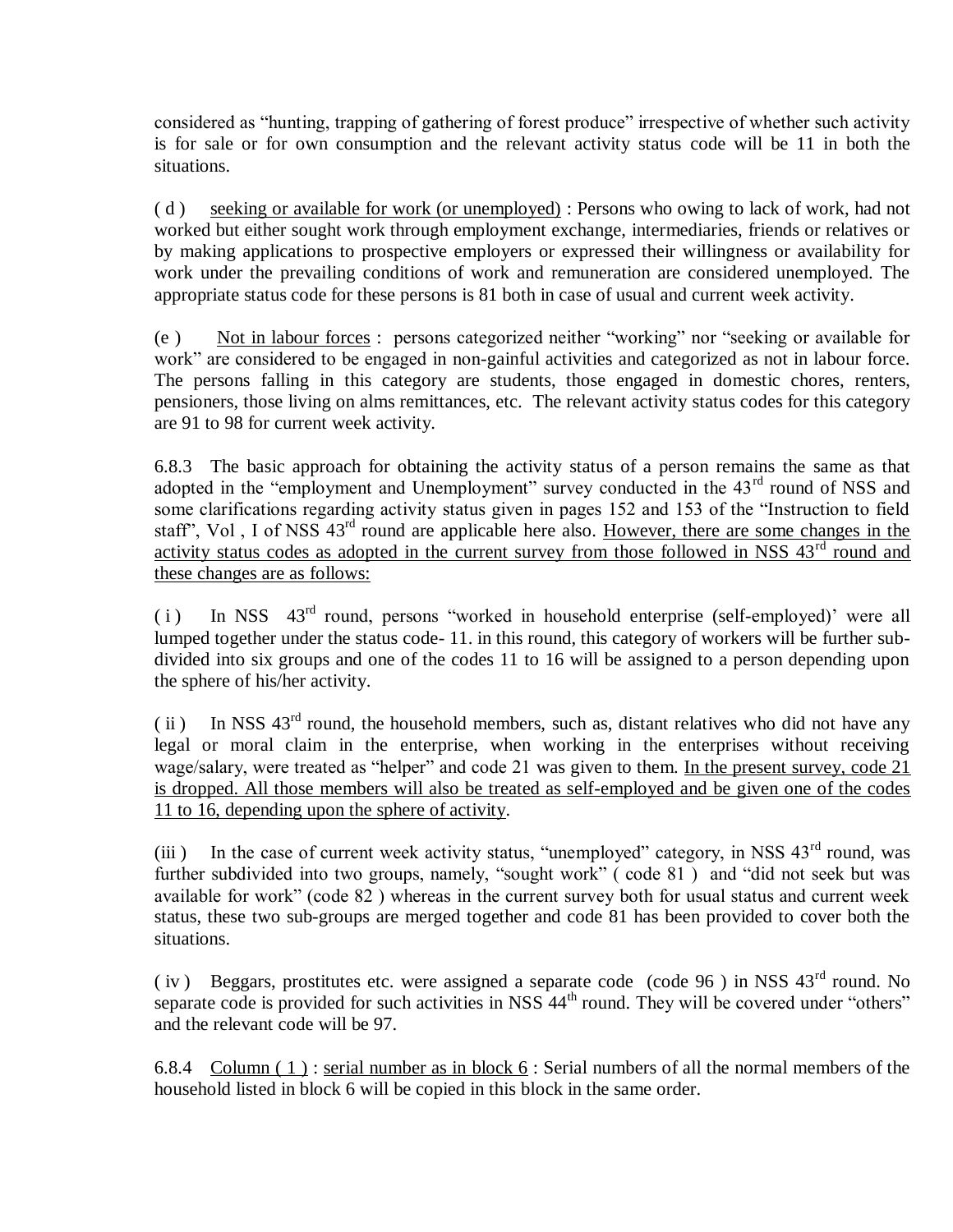6.8.5 Column ( 2 ) principal usual activity status : The usual activity status of a person will be determined on the basis of the various activities pursued by the person during the reference period of 365 days adopting "relatively long time (major time)" criterion. For this, a person has to be first classified into one of the three broad category groups (working, not working but seeking and/or available for work and neither working nor available for work) on the basis of the time spent on them during the reference period of 365 days preceding the date of survey. Thus the broad activity status of a person will be one of the three category groups, on which the person spent relatively long time during the 365 days. In deciding this, one should consider only the normal working time available for pursuing the various activities and not 24 hours of each day. After deciding the broad usual status of the person, the detailed activity status within the broad group will be determined adopting again the "relatively long" or "major time" criterion. The detailed activity status, thus determined, will be the principal usual activity status of the person. The code corresponding to this activity status will be recorded in col. (2) against the serial number of the person. It may be noted that if a person found to be engaged in domestic duties (or any non-gainful activity for a relatively long period of the reference period of 365 days is also reported to be simultaneously seeking/available for work, the person should be categorized as "unemployed" and not as "engaged in domestic duties" ( or the non-gainful activity pursued).

6.8.6 Columns (3) to (5): principal industry-occupation : For all those found to be working in the principal status according to usual status concept i.e., those with status codes 11- 51 in col. ( 2 ), the description of the sector of activity, i.e., the industry and the corresponding function of work, i.e., the occupation in which the person was engaged will be recorded in col. ( 3 ). The relevant 3 digited industry group code (NIC 1987) and the 3 digited occupation family code (NCO 1968) will respectively be entered in cols. ( 4 ) and ( 5 ).

6.8.7 Column  $(6)$ : whether engaged in any work in any work in a subsidiary capacity : For each person listed in this block, it has to be ascertained whether the person worked in a subsidiary capacity during the 365 days preceding the date of survey, or in other words, whether the person had a subsidiary gainful usual status. This has to be ascertained for all the three broad categories of persons initially classified as "employed" "unemployed" and not in labour force". To illustrate, a person categorized as working and assigned principal usual activity status as self-employed in settled cultivation may also be engaged for a relatively minor time during the year as casual wages labourer, or he/she may be simultaneously engaged as self-employed in livestock and poultry raising for a relatively minor time. In such cases, he/she will be considered to have worked a subsidiary capacity, i.e., having a subsidiary gainful status which is different from the principal gainful status. Similarly a person categorized as "unemployed" or "not in labour force" on the basis of the relatively long time criterion might have pursued some gainful activity for relatively minor time during the year. In all the above cases, they will be considered to have subsidiary gainful usual status and code 1 will be recorded in this column. In all other situations, code 2 will be entered in col. (6). It may be noted that engagement in work in subsidiary capacity may arise out of two situations :

(i ) a person may be engaged for a relatively long period during the 365 days in one gainful activity/non-gainful activity and for a relatively minor period in another gainful activity /nongainful activity,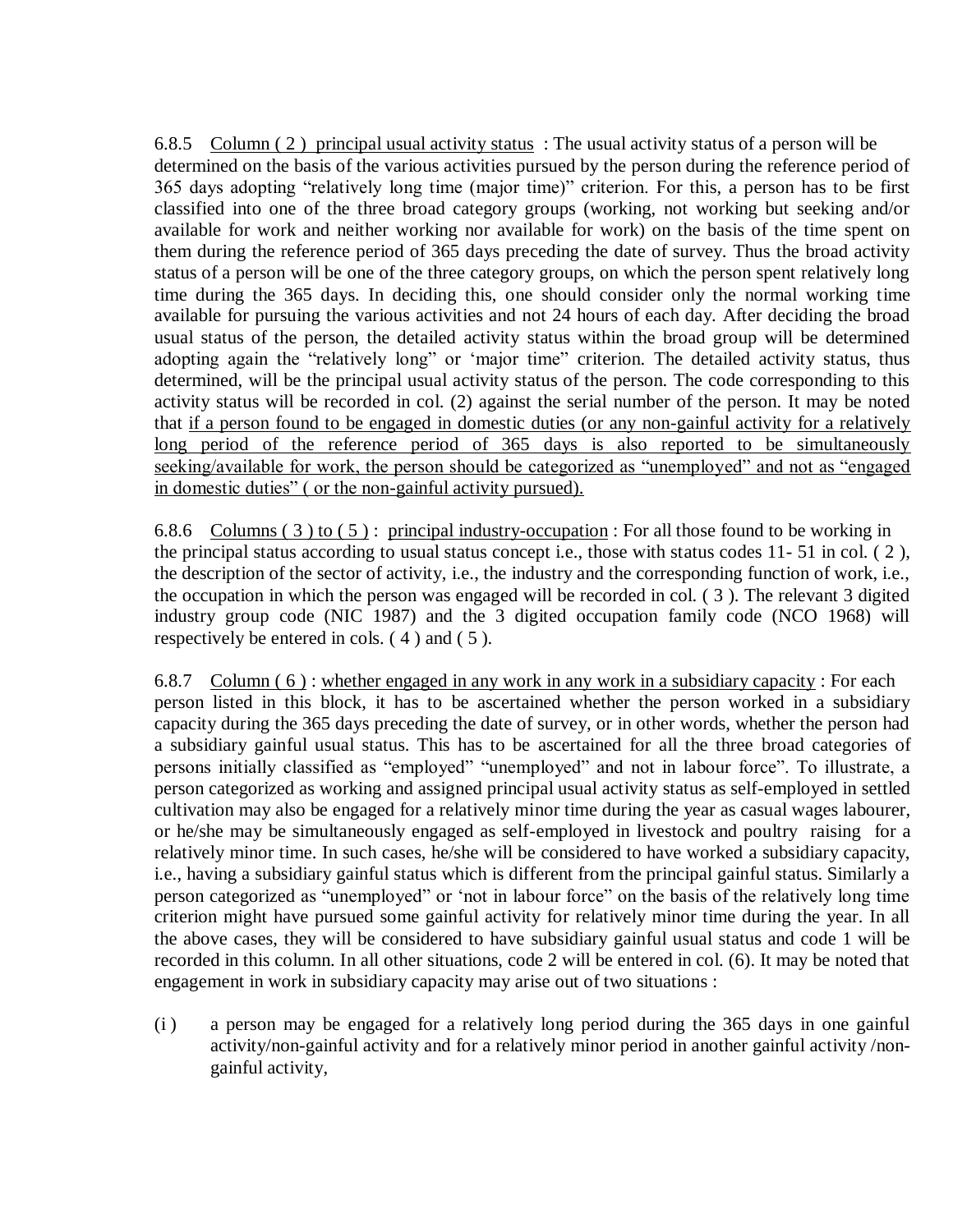(ii ) a person may be pursuing one gainful activity/non-gainful activity almost throughout the year in the principal status and also simultaneously pursuing another gainful activity/non-gainful activity for a relatively shorter time in a subsidiary capacity

6.8.8 Column (7) : Subsidiary gainful activity status : persons having code 1 in col. (6), the status code of the gainful activity pursued by them in their subsidiary capacity will be recorded in column (7) . In the situation where a person has been found to have pursued more than one gainful activity during the last 365 days in his or her subsidiary capacity, the activity on which more time has been spent would be considered for recording entry in this column.

6.8.9 Columns (8) to (10) : industry – occupation : The description of the industry – occupation corresponding to the subsidiary gainful activity status recorded in column (7) will be noted in column (8) and the relevant 3 digited industry (NIC 1987) and occupation (NCO 1968) codes will be entered in columns(9) and (10) respectively.

6.8.10 Column (11) : current week activity status : the current week activity status of a person will be the activity status obtaining for a person during the reference period of seven days preceding the date of survey. Irrespective of the usual activity pursued by a person, his/her current week activity will be determined strictly on the basis of the activities pursued by the person during the reference period of seven days preceding the date of survey adopting the priority criterion. Even for selfemployed persons one need not prejudge and take for granted that the current activity situation for them will e identical to the usual activity situation. In defining the activity status (para 6.8.26) it has already been mentioned that the activities are grouped broadly into three categories, namely, (i) working, (ii) not working but seeking and/or available for work and (iii) neither working nor available for work. According to the priority criterion, the status of 'working' gets priority over the status "not working but seeking and/or available for work" which in turn gets priority over the status of "neither working nor available for work". A person would be considered "working (or employed)", if he/she while pursuing any gainful activity had worked for at least one hour on at least one day during the week preceding the date of survey. A person would be considered "seeking and/or available for work (unemployed)" if during the reference week no work was done by the person but he or she had made efforts to get work or had been available for work during the reference week through not actively seeking work. A person who had neither worked nor was available for work would be considered to be engaged in non-gainful activities (or not in labour force). For a person, the appropriate broad status will be determined first, adopting the priority criterion. If a person categorized 'working' is found to be pursuing more than one gainful activity during the reference week, the gainful activity in which relatively more time has been spent will be the appropriate detailed status that will be assigned to him/her. In case more than one non-gainful activity status (codes 91 to 98) are assignable to a person, in view of the typical activity pattern followed by him/her during the reference week, the activity which appears first in the code list in the ascending order starting from 91 will be assigned. But it may be noted that a person engaged in 'domestic duties' should not be classified as 'students' simply because he/she was attending some training. Similarly, a disabled person who was a recipient of regular pension, remittance, etc., should be classified as "rentiers, pensioners, remittance recipients, etc." and not under "not able to work due to disability". After thus determining the current week activity status of a household member, the appropriate 2 digited code as given in the schedule will be recorded in column (11). The following points may be noted while assigning the 'activity status' to a person :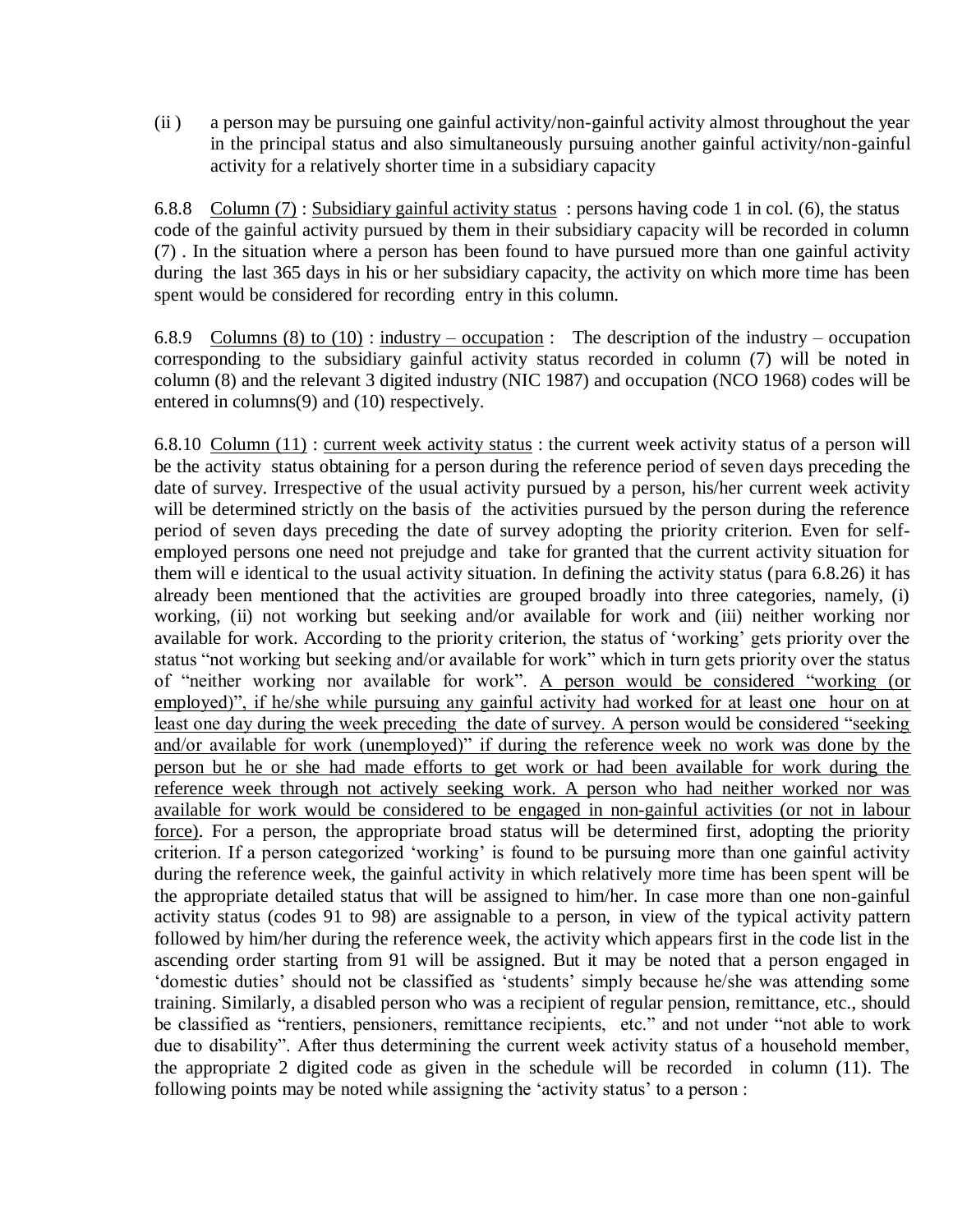- (i) A person found to be engaged in "domestic duties" (or any non-gainful activity) should not be categorized "engaged in domestic duties" if the person reports that he/she had also been available for work concurrently.
- (ii) A person engaged in regular wage/salaried employment but currently not at work, will be assigned code 71 or 72 irrespective of whether he/she is engaged in any other "gainful" or 'non-gainful' activity.
- (iii) Unpaid apprentices will be treated as "students", while paid apprentices will be treated as 'employees'.
- (iv) Persons under "paid lay off" will be considered as "employed" and those under "unpaid lay off" as "unemployed" provided they are seeking and/or available for work.
- (v) In the case of products relating to non-agricultural sector, free collection of them will be considered 'self-employment' if the products collected are primarily for sale and the industry will be trade. If the products relate to agricultural sector, free collection for household consumption will also be considered self-employment and the industry will be agriculture even if the product collected are for sale.

6.8.11 Columns (12) to (14) : industry – occupation : For each person assigned the 'work' status code (i.e. codes 11 to 72) in column (11), the description of the principal industrial – occupation relevant to the type of gainful activity pursued by the person during the reference week will be recorded in column (12). The corresponding 3 digited industry group code (NIC 1987) will be recorded in column (13) and the 3 digited occupation family code (NCO 1968) will be recorded in column (14). In case more than one industry – occupation combination is assignable to a person, the principal industry-occupation relevant to the person will be the one, in which relatively more time has been spent during the reference week in pursuing such gainful activities.

6.8.12 Columns (15) to (17) : wage and salary earnings : The wage and salary earnings (not total earnings) receivable for the wage/salaried work done during the reference week will be recorded in these columns. The status codes for which wage and salary earnings are relevant are 31, 41, 51, 71 and 72. Thus, if one of these status codes appears in column  $(11)$ , columns  $(15)$  to  $(17)$  will obviously be filed in. But even if "work" status codes other than those mentioned above (i.e. if the codes are 11 to 16, 61 and 62) are recorded in column (11), it is to be ascertained from the person as to whether he/she did any "wage/salaried work, on any day during the reference week. If yes, wage and salary earnings receivable for the days such work was carried out would be recorded in these columns. The wages and salaries for the work done during the reference week may be already received or may be receivable in cash or in kind or partly in cash and partly in kind. The total wage or salary received or receivable for the week in cash will be recorded in column (15) and the value (evaluated at current retail price) of salary or wages in kind received or receivable will be recorded in column (16). The total of columns (15) and (16) will be recorded in column (17). For recording the wages and salaries, amount receivable as "overtime" for the additional work done beyond normal working time will also be counted. Bonus (expected or paid) and perquisites, evaluated at retail prices and duly apportioned for the reference week, will be considered as wages and included for making entries in these columns.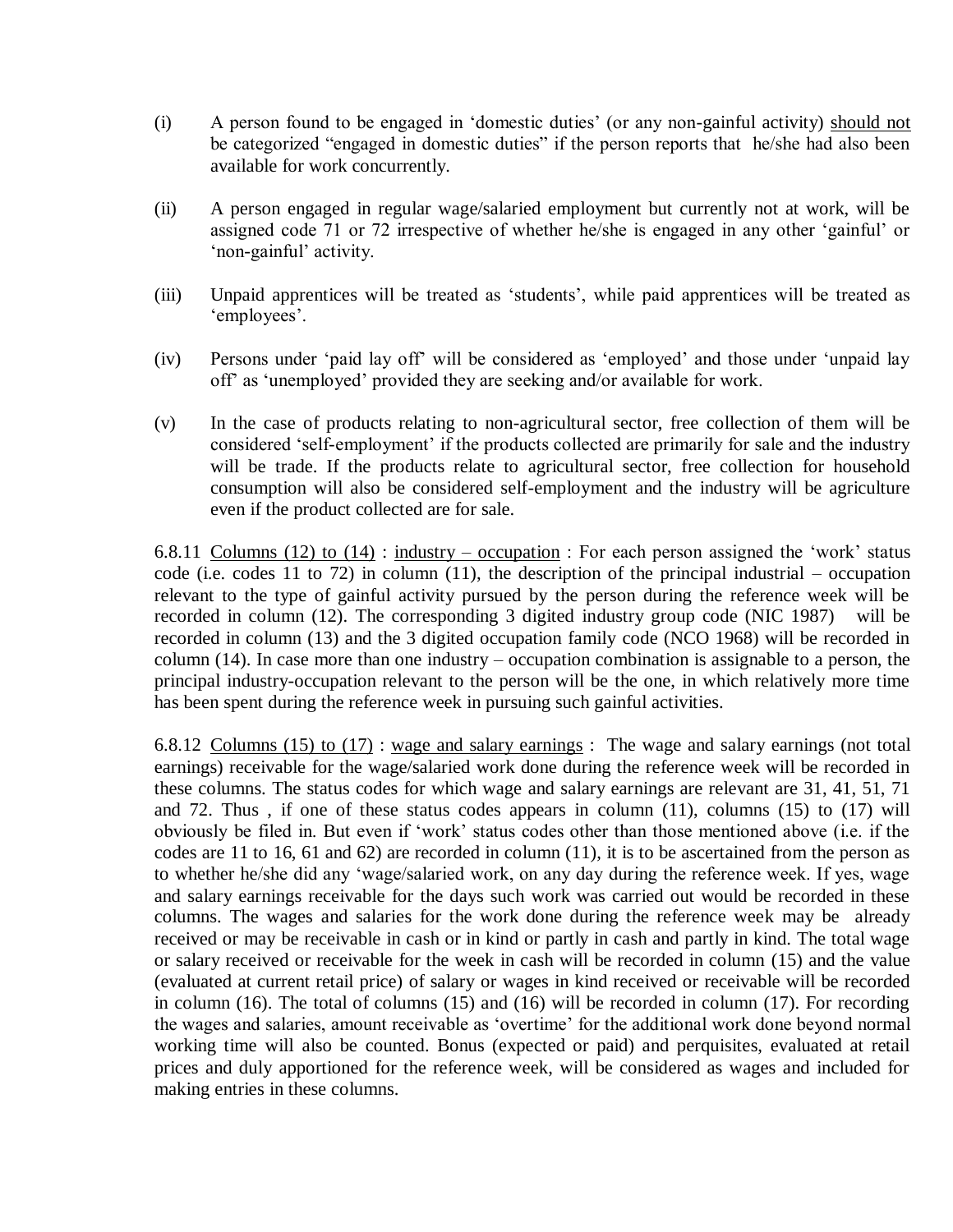6.9.1 Block 9 : quantity and value of purchase of selected commodities during the 30 days ended on ………. : In order to study the extent of availability and utilization of public distribution system, information will be collected in this block on the quantity and value of some selected consumer goods purchased by the households from this source as well as from other sources. The reasons as to why the public distribution system cannot meet the requirements of the households in respect of these goods wholly will also be ascertained and recorded in this block. Purchases made for household consumption during 30 days preceding the date of survey will only be considered here. The reference period for "standard cloth" will, however, be 365 days preceding the date of survey. Both cash and credit purchase will be considered. However, purchases made in exchange of goods and services will be ignored for making entries in this block.

6.9.2 By public distribution system is meant ration shops, fair price shops and control shops which gets their supplies from government or government undertaking, may be through private intermediaries. Co-operative stores will not generally be included under public distribution system. However, when they sell rationed commodities also at controlled prices against ration cards, they will be taken as ration shops for the particular commodities. It may be mentioned that presentation of ration cards is not always necessary for some controlled commodities like kerosene, controlled cloth etc.

6.9.3 columns ( 1 ) and (2) : serial number and item : Names of 16 food and non-food items have been mentioned under , column (2) and their corresponding serial numbers in column (1). It may be seen that items- rice and wheat have been mentioned twice, once against serial number 1 and 2 and against serial number 3 and 4. in tribal belts, sometimes, these two items are supplied through public distribution system at a rate cheaper than the controlled price. If the sample household made any purchase of rice and/or wheat at this confessional rate during the last 30days preceding the date of survey, entries would be made against items 1 and 2. The usual rate mentioned against serial numbers 3 and 4 relates to the control price when purchased through public distribution system.

6.9.4 Column  $(3)$ : purchase (code): The items mentioned in col. (2) might have been purchases by the household during the reference period for household consumption, either wholly from public distribution system, or wholly from other sources (traders or producers) or partly from public distribution system and partly from other sources or the household might not have purchased some of the items. The position is to be ascertained for each of the items and the appropriate code is to be recorded in col. (3) by consulting the codes provided in the schedule. The codes are as follows:

Thus, if the purchase code is 1, columns (6) and (7) will be filled in and cross marks (x) will be therein columns (8) and (9). On the other hand, if the entry in col. (3) is (2), cross marks will be put in columns (6) and (7) but there will be entries in columns (8) and (9). All the columns (6) to (9) will be filled in when the entry in col. (3) is 3. Cross marks will obviously be put in columns (6) to (9)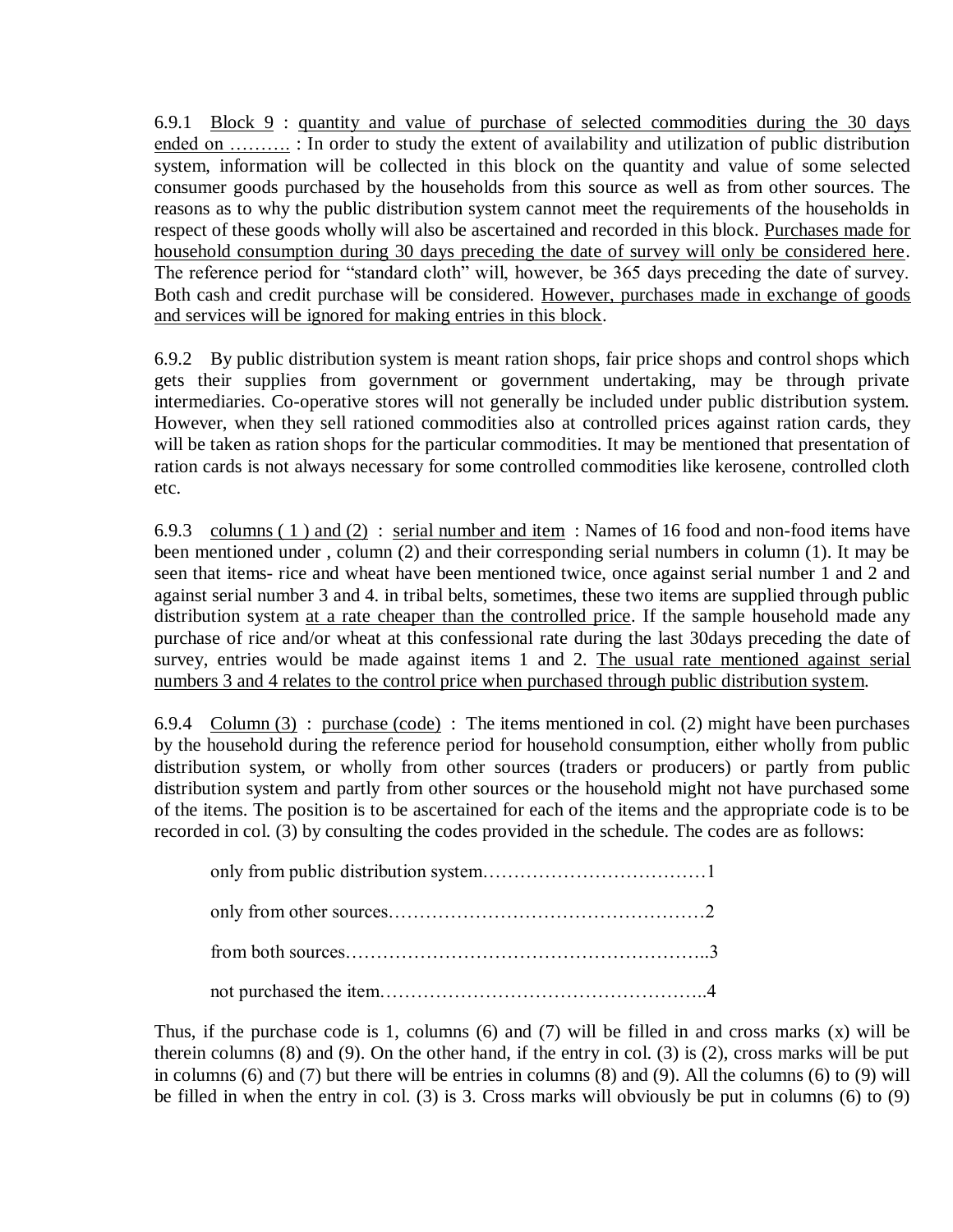when the purchase code is 4. It is to be noted that entry against item 1 or/and item 2 will be either 1 or 4. If rice/wheat was purchased at usual rate only from public distribution system, the entry in col. (3) against item 3 in case of rice and against item 4 in case of wheat would be 1. If, on the other hand, rice/wheat was purchased from other sources and also from public distribution system at hand, rice/wheat was purchased from other sources and also usual rate, the entry against the relevant item (item 3 or 4 or both) would be 3. Code 2 would be applicable when rice/wheat was purchased only from other sources and not from public distribution system at usual rate, irrespective of whether the item was purchased at confessional rate or not. Code 4 would be recorded in col. (3) when rice/wheat was not purchased at usual rate from public distribution system as well as from other sources. The entries against items 3 and 4 will be independent of entries made in this column against items 1 and 2.

6.9.5 Column  $(5)$ : type of shop: By shop is meant the ration, fair price or control shop from which the sample household purchased during the reference period or generally purchase or entitled to purchase the item mentioned in column (2). The type of shop relates to the ownership type of the control shop. The entry in this column will be made in terms of the specified codes as given below :

The term government, is meant to cover central and state government, local government and public undertakings. Employer's shop is a shop owned by the employing firm/organization and is intended for its employees only. This column is to be filled in for every item even if the household has not purchased the particular commodity during the reference period from the public distribution system. However, if the household is not entitled to get the commodity form the public distribution system or if the item is not covered by the public distribution system in that region, a cross  $(x)$  mark is to be put in this column against that item.

6.9.6 Columns (6) & (7) : purchase from public distribution system : The quantity and value of the item purchased from the public distribution system during the reference period will be recorded in cols. (6) and (7) respectively. Quantity will be recorded in standard unit as specified in col. (4) in two places of decimals and the corresponding value will be recorded in 0.00 rupees.

6.9.7 Columns (8) & (9) : purchase from other sources : These two columns relate to purchases from sources other than public distribution system during the reference period. Quantity and value figures will be entered in cols. (8) and (9) respectively in similar manner described in para 6.9.6. If purchases are made during the reference period, quantity and value figures will be entered in these columns even when the particular item is not covered by the public distribution system in the region.

6.9.8 Column (10) : reason for no purchase or part purchase from the public distribution system : When a household, during the reference period did not purchase a particular commodity from the public distribution system or purchased it partly from the public distribution system and partly from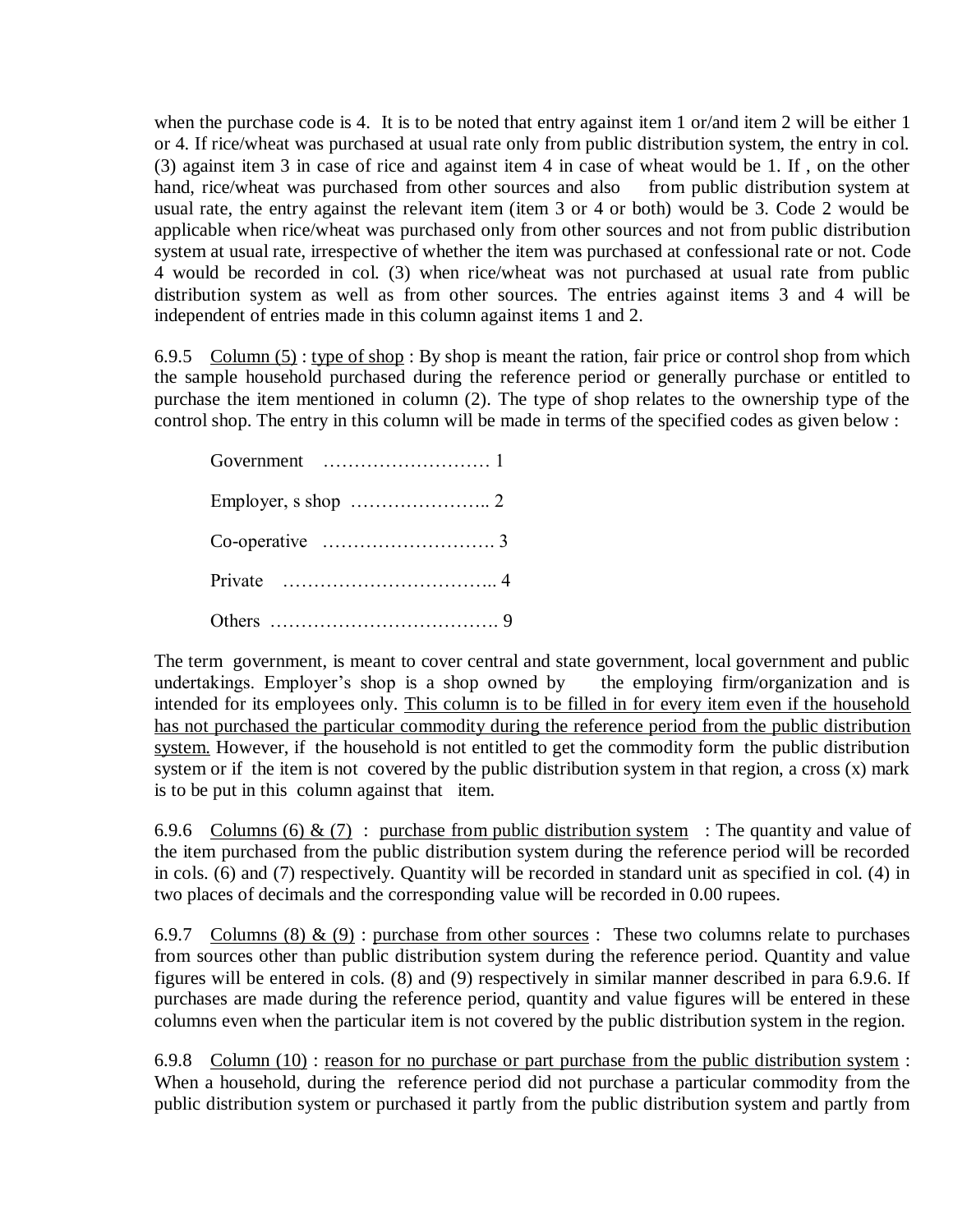other sources, reason for not purchasing or purchasing only part of the requirement from the public distribution system will be enquired and the specific reason will be recorded in terms of codes as provided in the schedule. The relevant codes are :

| Not available in sufficiently |  |
|-------------------------------|--|
|                               |  |
|                               |  |
|                               |  |

6.10.1 Block  $10$ : particulars of health care and morbidity : In this block information on health care and morbidity will be collected for each of the normal members listed in block 6.

6.10.2 Columns 91) to (4) : serial numbers of all the members listed in block 6 will be recorded in col. (1) of this block in the same order. For each of the members listed in col. (1), particulars of sex, age and highest level of education attained are to be copied in cols. (2) to (4) of this block from cols.  $(4)$ ,  $(5)$  and  $(9)$  of block 6 respectively.

6.10.3 Columns (5) to (12) : health services received last year: An important facility now being available to the people under public health measure is vaccinations/inoculations to gain immunity avantage to the people meant produced in the columns are meant for collecting information regarding health care services of this type received by the members of the household during 365 days preceding the date of survey.

All the immunization vaccines listed in cols. (5) to (12) except those against cholera (col. (10), tetanus (col. 11) and rabies (col. 120 are administered in infancy, early childhood and adolescent stages and hence as a rule code 7 (not received ) is to be put in cols. (5) to (9) for members above 16 years of age. Immunization measures against cholera and rabies are applicable to all irrespective of their age. Although tetanus injection, as a course of three doses is, generally, given only to women during antenatal period, it is given as a single dose to any person as a precautionary measure against tetanus when he/she receives injury or wounds or cuts .It will be enquired whether a member has been immunized by these vaccines during 365 days preceding the date of survey and the appropriate codes will be entered in these columns. The codes are: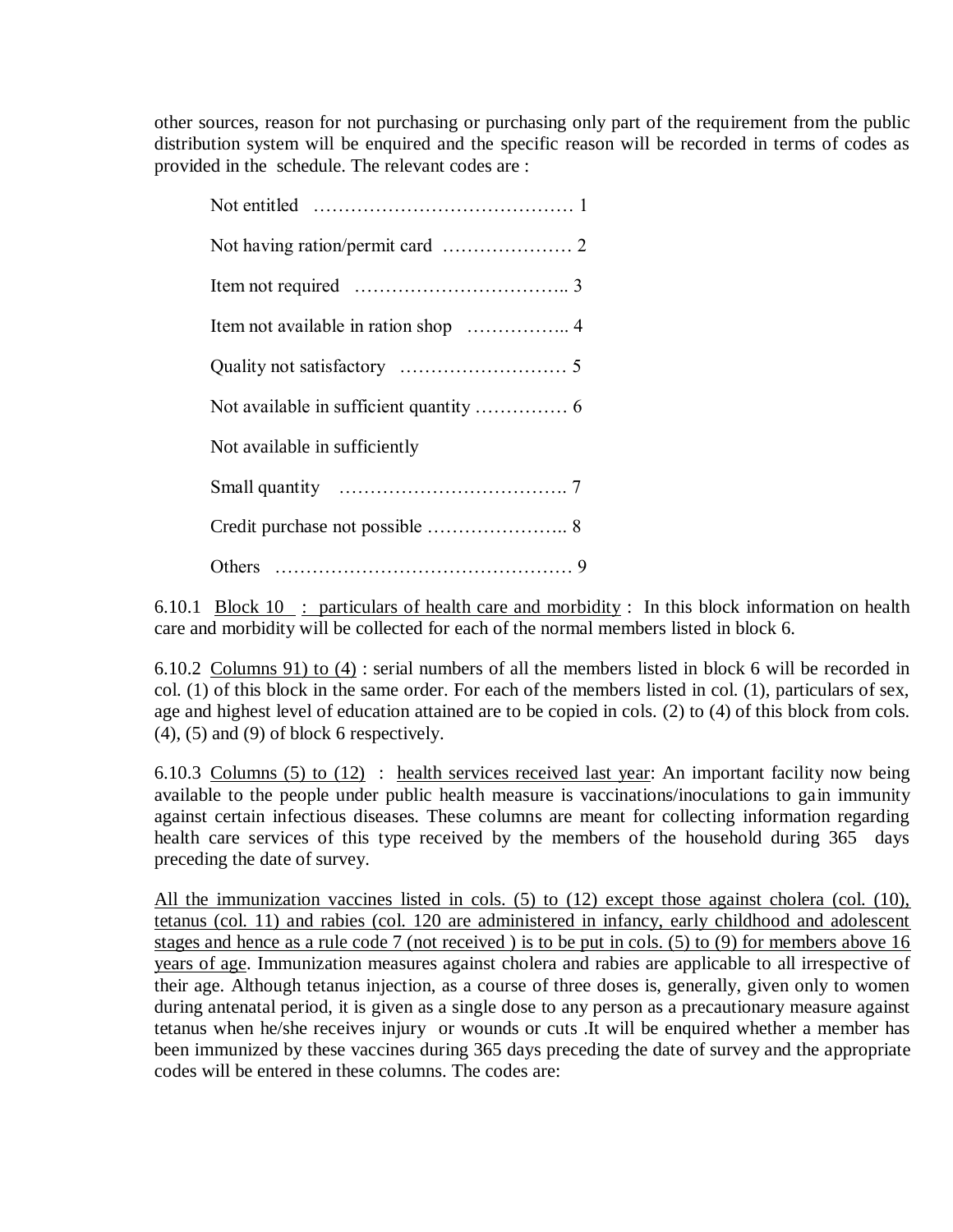| received from private agency |  |  |
|------------------------------|--|--|
|                              |  |  |
|                              |  |  |
|                              |  |  |

some particulars about these vaccines are discussed below :

6.10.4 Column (5) : polio : This vaccine is given generally as oral liquid and sometimes as injection in 3 or 4 doses at an interval of 1 to 2 months. The first dose is given when the child is 3 to 9 months old. One or more booster doses are also given after the child attains the age of 18 months.

6.10.5 Column (6) : measles : This vaccine for immunization against measles is usually given in a single dose when the child is 9-15 months old.

6.10.6 Column (7) : D.P.T : The vaccine is usually injected in three doses at an interval of one or two months for immunizing the child from diphtheria, whooping cough and tetanus. The injection is usually given when the child is 3-9 to nene months old. A booster dose is also injected when the child is generally of age 18-24 months.

6.10.7 Column  $(8)$ : B.C.G.: This injection meant for immunizing the child from an attack of tuberculosis is usually injected in a single dose when the child is of 3 to 9 months old. It is known to leave a scar at the injection site.

6.10.8 Column (9) : typhoid : This vaccine against typhoid fever is given by injection in two doses at an interval of one month usually after the child attains 5 years of age. Two booster doses are also given, one around the age of 10 and the other around the age of 16.

6.10.9 Column (10) : cholera : This vaccine is injected in one or more doses at the outbreak of cholera in and around the area to all persons – children and adult.

6.10.10 Column (11) : tetanus : This vaccine to prevent tetanus is given as three injections to women during pregnancy. These are administered generally at the antenatal stages of 16-20 weeks, 20 – 24 weeks and 36 – 38 weeks respectively. This vaccine is also given to persons irrespective of sex and age to guard afainst the tetanus infection particularly when the person concerned receives injury, cut, wounds etc on the road or in some dirty places.

6.10.11 Column (12) : rabies : This is a set of injections usually given after dog bite prevent rabies.

6.10.12 Column (13) : whether there was any ailment during last 30 days : For each member, it is to be ascertained whether the member has suffered from an ailment or injury during last 30 days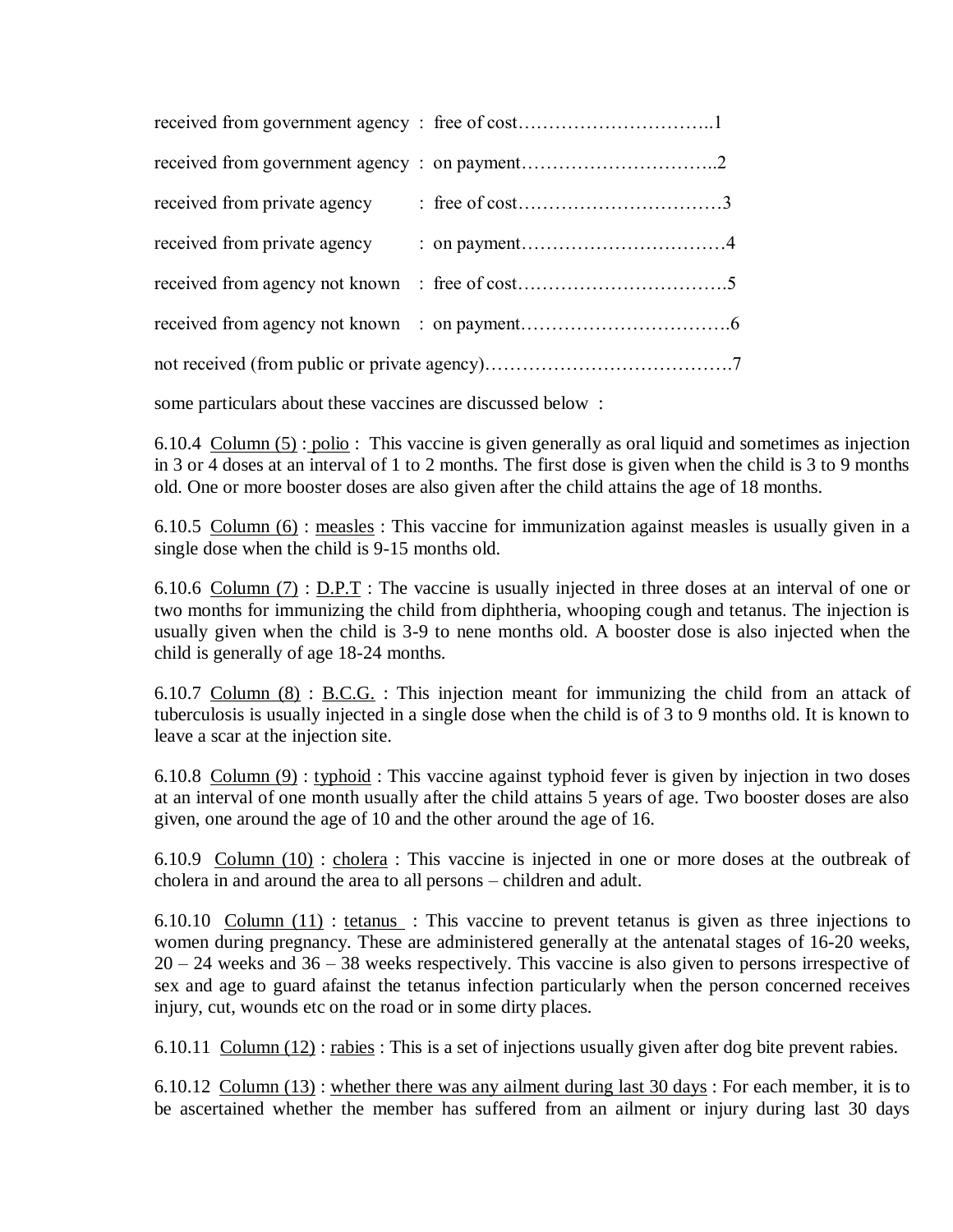preceding the date of survey, irrespective of whether the ailment has been treated or not. If an illness had started prior to the reference period and continued during the reference period, it would also be considered as an ailment during the reference period. In case of two or more spells of illness during the reference period, the particulars of the diagnosed or treated ailments will be recorded in this block. If two or more ailments are diagnosed or all are undiagnosed, the ailment of longer duration will be considered for making entries in this block. The entry in this column will be made in terms of codes yes-1, no  $-2$ .

6.10.13 Column (14) : type of ailment : if the member was ill during the reference period i.e. if the code in col. (13) is 1,type of ailment would be recorded in this column in terms of codes as specified below :

If the member has been suffering simultaneously from more than one type of ailments, code relating to the major ailment or the diagnosed ailment will be recorded. If the type of ailment is not known or not diagnosed, the appropriate code will be 12. Code 11 will be applicable when the ailment is known or diagnosed but not one of those mentioned against codes 01 to 10.

6.10.14 Column (15) : whether treated : If an ailment noted in column (14) has been treated according to medical advice, code 1 will be entered here. If the ailment has not been treated for some reasons or other, the entry in this column will be 2. Untreated illness will include cases of self drugging and also treatment on the advice of non-medical but knowledgeable persons. However, in rural India, particularly among the tribals, there are medical practitioners who follow indigenous system of medicine other than ayurvedic and unani. It is to be first ascertained as to whether such system of medicine is well recognized and respected by local people. If it is so, a person treated by a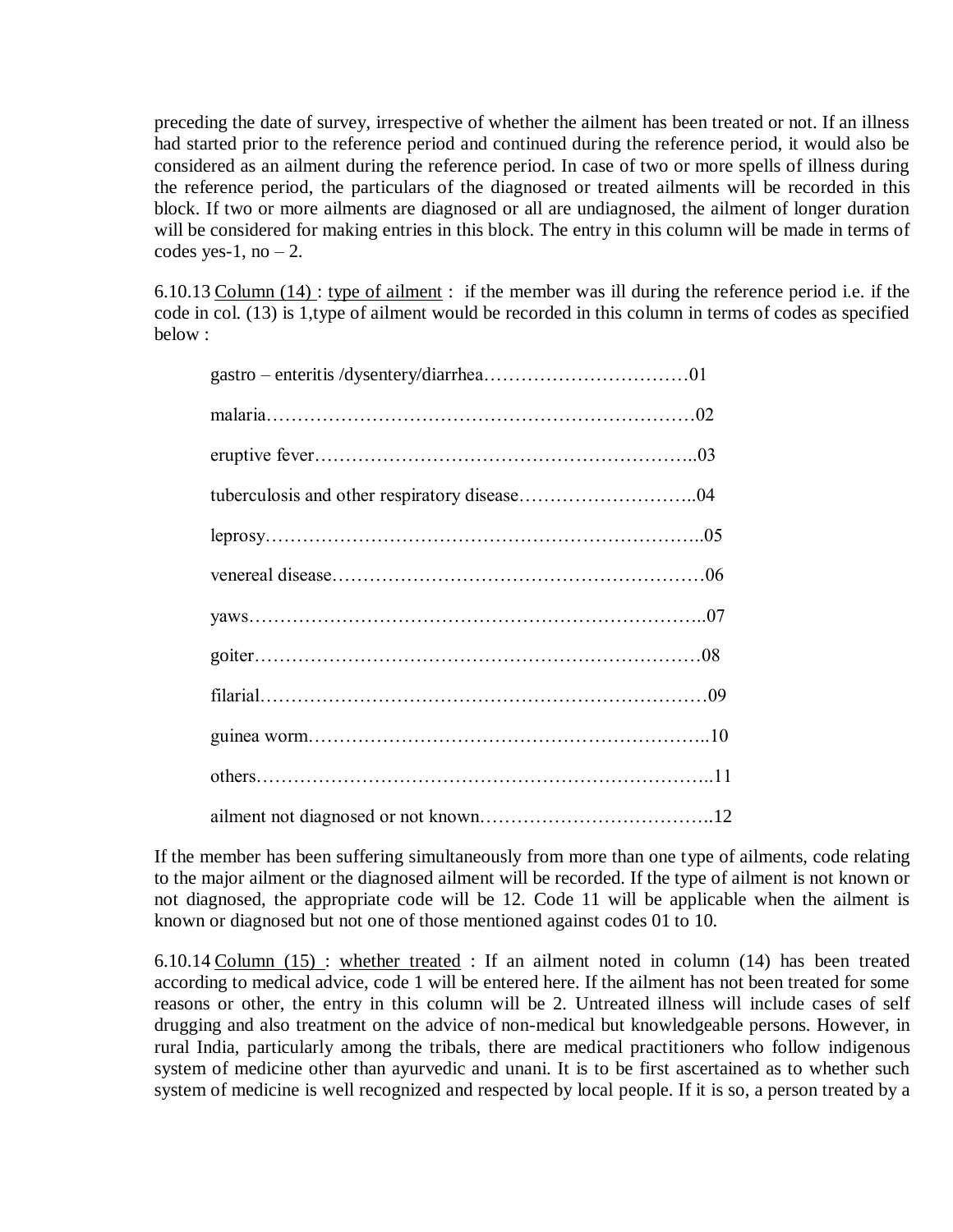practitioner of this system of medicine will be considered as treated, otherwise not. Care should be taken not to include the cases of faith healing etc. under this system. Generally, the tribal medicine man prescribes herbal or animal based medicine. It is to be noted that if after recovery from an ailment 0which was treated) a fresh spell of the ailment starts during the reference period for which no further consultation is done and the ailment is treated as per an earlier prescription, the case of ailment will be recognized as untreated.

6.10.15 Column (16) : source of treatment : The entry in this column will be made when the code in col.  $(15)$  is 1. To receive the medical treatment a medical practioner might have been consulted somewhere, say, OPD of a hospital, primary health centre, doctor's chamber etc. Type of such places and type of doctors have been codified and listed in the schedule. The appropriate code will be recorded in this column after due investigation . about the source of treatment.

6.10.16 Column (17) : system of medicine : The system of medicine under which the patient have been treated is to be recorded in terms of codes given below :

It is to be noted that treatment done by the tribal medicine man with herbal or animal based medicine will be considered as followers of other indigenous system of medicine and the appropriate code will be 6 for this column.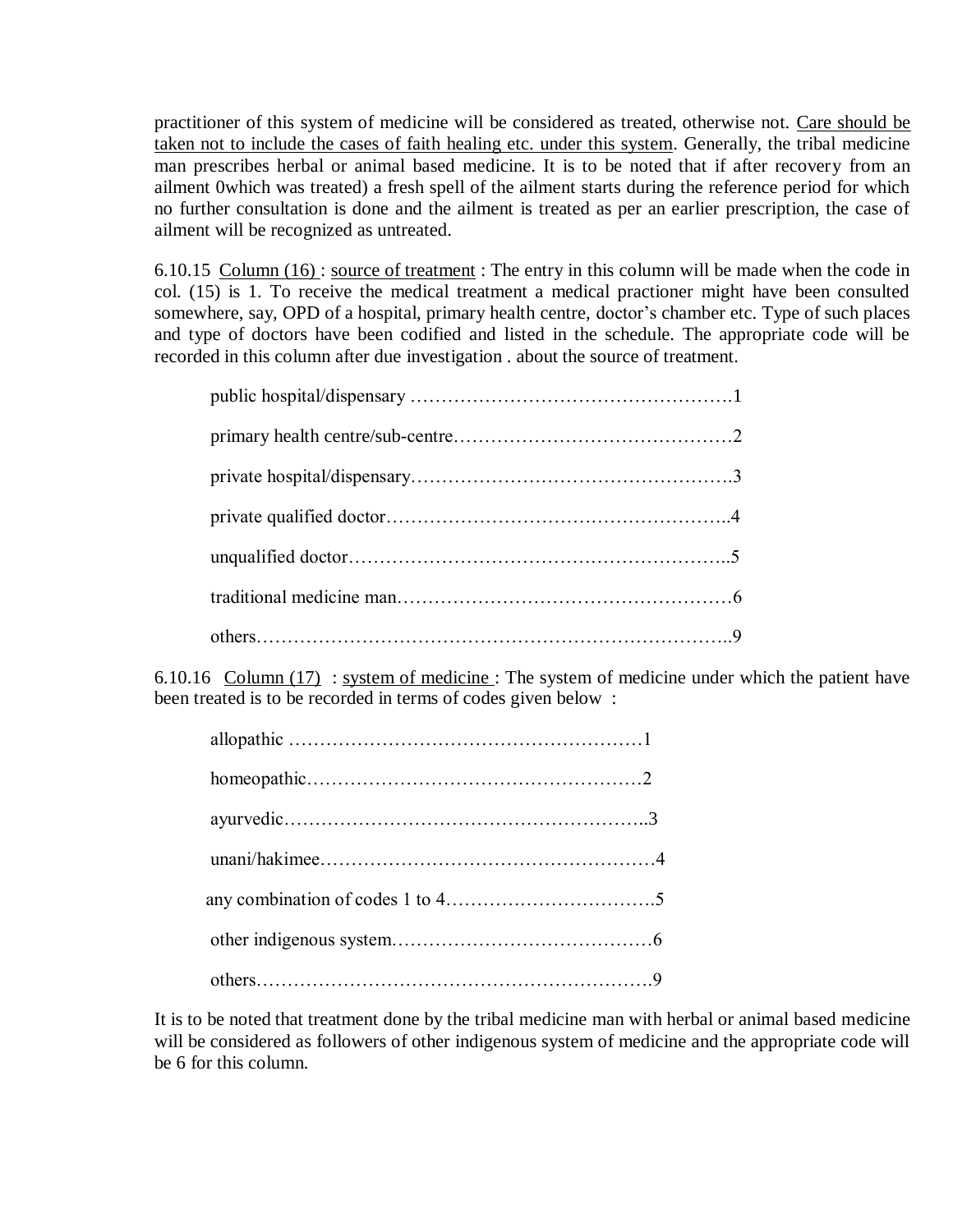6.10.17 Column (18) : reason for no treatment : The entries would be made in this column against those members who had been ill during the reference period but were not treated [i .e .with code 2 in col. (15) ] The reason for not seeking any medical treatment for the cure of the aliment is to be recorded in this column in terms of codes. The codes as listed in the schedule are :

6.11.1 Block 11 : particulars of ceremonies performed by the household during last 365 days : tribal households, generally observe various ceremonies connected with life cycle, with clan gods, with various agricultural operations and other social events. Particulars of all the ceremonies observed by the tribal households during 365 days preceding the date of survey will be recorded in this block.

6.11.2 Columns (1) to  $(3)$ : The serial numbers of ceremonies performed by the household during last 365 days will be recorded in col. (1) giving continuous serial numbers starting from 1. the description and code for each ceremony will be recorded in columns (2) and (3) respectively. The ceremonies may be broadly classified into two groups, namely, household and community .some of the ceremonies are household affairs, i. e. , those are performed by the household alone whereas some others are community affairs in which the household also participate and bears part of the expenditure. In columns (1) to (3), the household ceremonies are to be listed first. After exhausting all such ceremonies are to be listed first. After exhausting all such ceremonies performed by the household during the last 365 days preceding the date of survey, community ceremonies observed during the reference period in which the household had borne at least part of the expenditure guest will be recorded. Within each broad group ( i.e. household and community ceremonies), the particulars of the ceremonies will be noted in the following lines in sequential order of the dates of performance of the ceremonies. The ceremonies codes to be entered in col. (3) are :

# A. ceremonies performed by the household alone

| 2. |                                |  |
|----|--------------------------------|--|
|    |                                |  |
|    |                                |  |
|    | 5. ceremonies connected with : |  |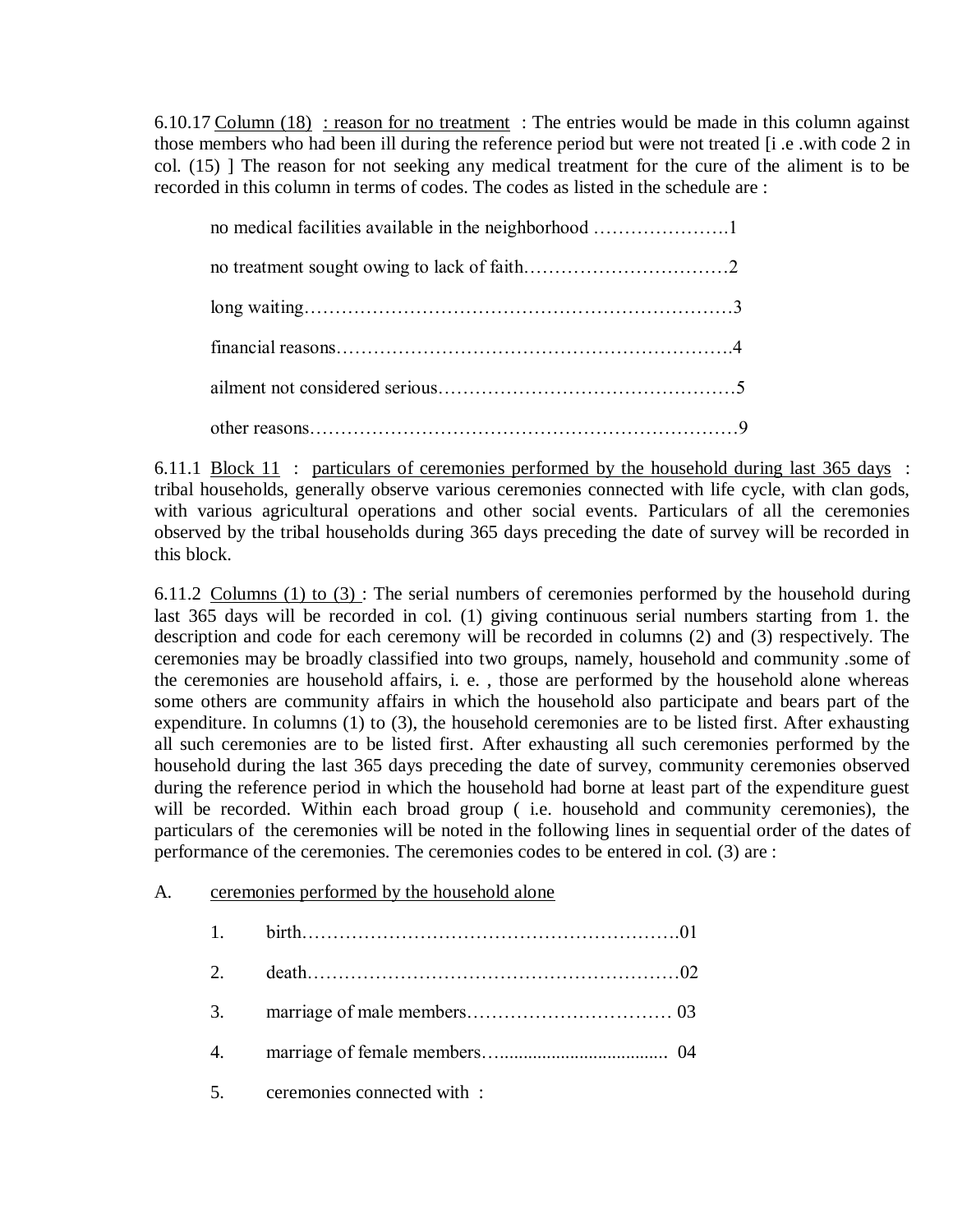|           |    | (i)   |                                       |
|-----------|----|-------|---------------------------------------|
|           |    | (ii)  |                                       |
|           |    | (iii) |                                       |
|           | 6. |       |                                       |
| <b>B.</b> |    |       | ceremonies performed by the community |
|           |    |       | 1. ceremonies connected with :        |
|           |    | (i)   |                                       |
|           |    | (ii)  |                                       |
|           |    | (iii) |                                       |
|           |    | (iv)  |                                       |
|           | 2. |       |                                       |

6.11.3 Column (4) and (5) : For a household ceremony, the expenditure incurred to entertain guests together with other expenditure incurred for performing the ceremony including the payment made to the priest will be recorded in rupees in column (4) and number of guests entertained will be entered in column (5). If the actual expenditure is not available, some probing has to be made to assess the total expenditure on account of the ceremony. In case of community ceremony, the household"s share, i. e., the part of the expenditure borne by the household will be recorded in col. (4) and col. (5) will not be filled in. A cross (x) mark will be put in column (5) for community ceremony.

6.11.4 Column (6) : Whether bridge/bridegroom price paid : Column (6) will be filled in, if the household performed any ceremony connected with the marriage of a male and/or female member [i. e. if the code in col. (3) is 3 or 4]. According to tribal customs the bridegroom has to pay a price to the bride"s household for marrying the girl as opposed to the practice among the non- tribals to pay to the bridegroom"s household by the bride"s household. In case of a marriage of a female/male member it is to be enquired whether bridegroom/bribe price has been paid by the household, if not, code 4 will be entered in this column. In case a payment has been made, it is to be further investigated whether the payment was made fully in cash or fully in kind (say, land, livestock etc.) or partly in cash and partly in kind. Depending upon the situation code 1 or 2 or 3 will be entered in this column.

6.12.0 Blocks 12 and 13 : household consumer expenditure :

(i) Information on the expenditure incurred by the sample household for the purpose of domestic consumption will be collected in blocks 12 and 13 for the last 30 days preceding the date of survey. No account will however, be taken of any expenditure incurred towards the productive enterprises of the household.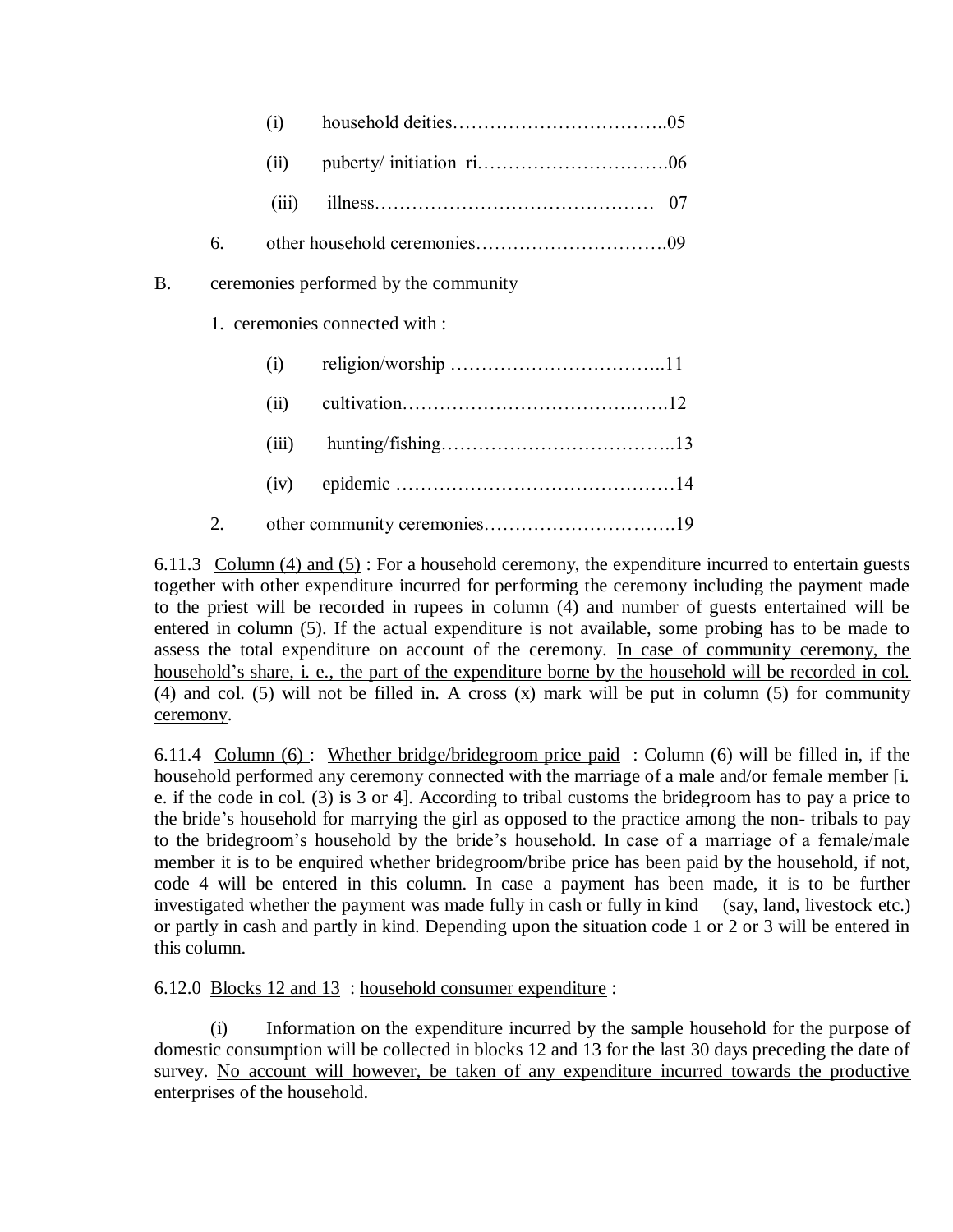(ii) A schedule of enquiry (schedule type 1.0), similar to that of the NSS  $42<sup>nd</sup>$  round, will be canvassed in this round also to collect detailed information on household consumer expenditure from two sample households drawn from the frame of tribal and non-tribal households taken together from each of the villages/blocks of the general sample. It is felt that the sample size of schedule 1.0 will not be adequate enough to build up reliable estimates of consumer expenditure for the major tribes, even if provision for collecting data on major tribes of tribes of the tribal households is made in schedule 1.0 of the NSS  $44<sup>th</sup>$  round. But these estimates are considered essential for studying the living conditions of the tribals. The working group on tribal survey set up by the G.C., NSSO , therefore, decided to some information on household consumer expenditure through schedule 29.1. Keeping this in view, blocks 12 and 13 have been designed. The structures of these blocks have been kept more or less similar to those of the relevant blocks of schedule 1.0 of NSS  $43<sup>rd</sup>$  round. However, in blocks in blocks 12 and 13 particulars will not be collected in as much details as is done in the usual schedule 1.0. The concepts, definitions and the procedure of filling up of different columns remain the same as those of schedule 1.0 conducted in NSS 43<sup>rd</sup> round.

(iii) A three-digit code system adopted in NSS  $43<sup>rd</sup>$  round for identification of each item of consumer expenditure has been retained with some additions and minor modifications to suit the specific needs of the blocks for this survey. The changes made in the codes will be discussed at appropriate places.

6.12.1 Block  $12:$  Cash purchase and consumption of food, tobacco, intoxicants, fuel & light, clothing and footwear during the last 30 days : In this block information on purchase, consumption out of home-grown stock, consumption out of gift, loan etc. and the total consumption of food, pan, tobacco, intoxicants, fuel & light, clothing and footwear for the household during the last 30 days prior to the date of survey will be collected. Purchase and consumption of items by members (in hotels etc.) of the household during the days of their absence from the usual place of residence should also be taken into account as far as possible, while making entries against the items of this block.

6.12.2 Columns (1) & (2) : item code and description of items : In this block, information is to be collected, in some cases, for each item of consumption and in some other cases, only for sub-totals or for residual item belonging to the "food" group. The description of the sub-total items and residual item (Viz other food items) and their item codes have been printed in this block under cols. (2) and (1) respectively. Wherever information is required for each item of consumption, few blank lines have been provided before the sub-total items for recording information on consumption of individual constituent items of those sub-totals. The complete list of those items on which information is required separately (if consumed by the household) has been provided in the schedule under "code list for block 12". The codes are same as those provided for block 5 of schedule 1.0, NSS  $43<sup>rd</sup>$  round. In the blank line, the description of items consumed and their respective codes will be entered in cols. (2) and (1) respectively, consulting the code list mentioned above. Where such blank lines have not been provided as in the cases of salt, other food items, pan, clothing, and footwear, information is not required for individual items. It is to be noted that item code 429 stands for "other food items" so far this block is concerned although the same item code stands for beverages and processed food sub-total in schedule 1.0 if NSS  $43^{rd}$  round. The 'other food item' will include all food items other than those mentioned in this block. In other words, this will include milk and milk products, edible oil, vegetables, fresh fruits, dry fruits and nuts, sugar , spices and beverages, refreshments & processed food.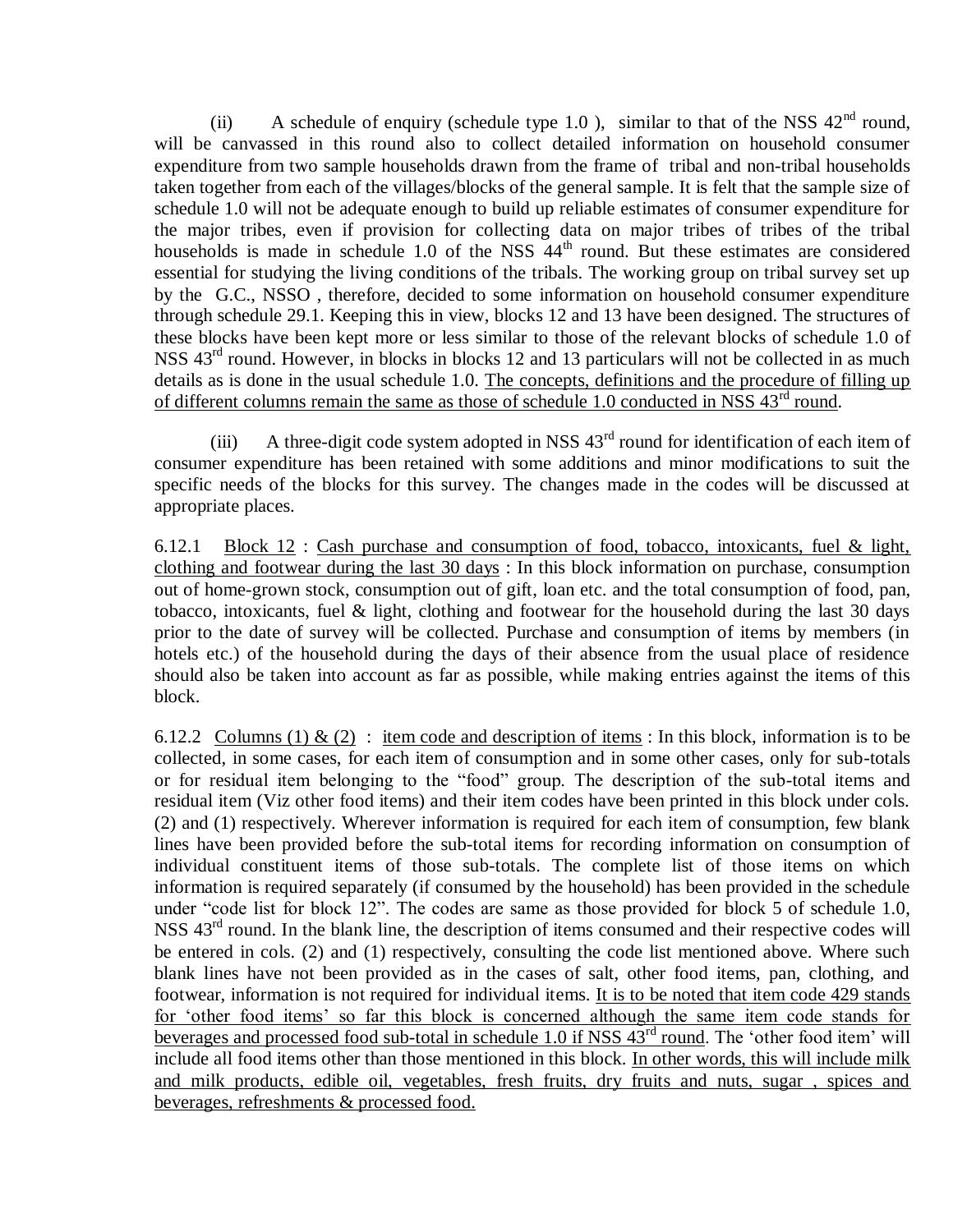6.12.3 Column (3) : unit : The unit in which the quantity of an item is applicable will be recorded in this column.

6.12.4 Columns (4) & (5): cash purchase: In columns (4) and (5) the quantity and value respectively of items purchased in exchange of money during the last 30 days prior to the date of survey will be recorded. Here purchase made against cash payment 9including those made on credit but to be repaid in cash) will be taken into account. Barter purchase if any, will not be considered here. Purchases made for domestic consumption only should be considered. It may be noted that purchases made for gifts, charities or for household ceremonial purposes should be considered as purchase and the total value of purchase inclusive of such purchases should be recorded in these columns. In case the purchase is for both productive and consumption purposes, the part ascribable to productive purposes should be excluded.

6.12.5 Credit purchase : In case of credit purchase of an item of block 5, the entire quantity purchased during the reference period and the total value of the corresponding quantity should be entered, irrespective of whether any payment is made or not during the reference period. Any payment made during the reference period corresponding to some credit purchase made earlier should be ignored.

6.12.6 Consumption ; The consumption data should be strictly restricted to the domestic consumption of the household. The expenditure incurred on account of pet animals will not be considered for making entries in block 12. That expenditure will be recorded in block 13 against item 679. it may also be noted that consumption by livestock of the household will not be included in the household consumption. While making entries in this block, care should be taken not to include any transfer payment in kind (in terms of commodities like rice, wheat, etc.) like loans, advances, charities, gifts and other payments in kind. But consumption from transfer receipts will be included. There is an exception. If the transfer payment is made in terms of cooked meals then that will be shown as consumption of payer household and not against the recipient household. Cooked meal will, however, be shown against the recipient household when it is received from nonhousehold sector. It may be particularly noted that consumption of clothing and footwear is defined as an item of clothing or footwear being brought in maiden use, i. e. , first use during the reference period.

6.12.7 column (6) and (7) : Consumption out of home-grown stock : consumption of any item made during the reference period out of homegrown/produced stock, i. e., out of goods produced by the household in its own farm or manufacturing establishments, will be recorded in these columns. The quantity will be recorded in col. (6) and its value will be shown in col. (7). The value will be imputed at the ex-farm or ex-factory price. The produce brought from village home and consumed in urban residence will also be treated as home-grown stock.

6.12.8 Columns (8) and (9) : Consumption out of loan, gifts etc.: Quantity and the corresponding imputed values of the consumption out of gifts, loans, free collections, etc. will be entered in columns (8) and (9) respectively. Consumption out of stock of the household which is collected free or received as gift or as charity or as loans (in kind) incurred by the household or received as repayment of loan etc. are to be recorded in these columns.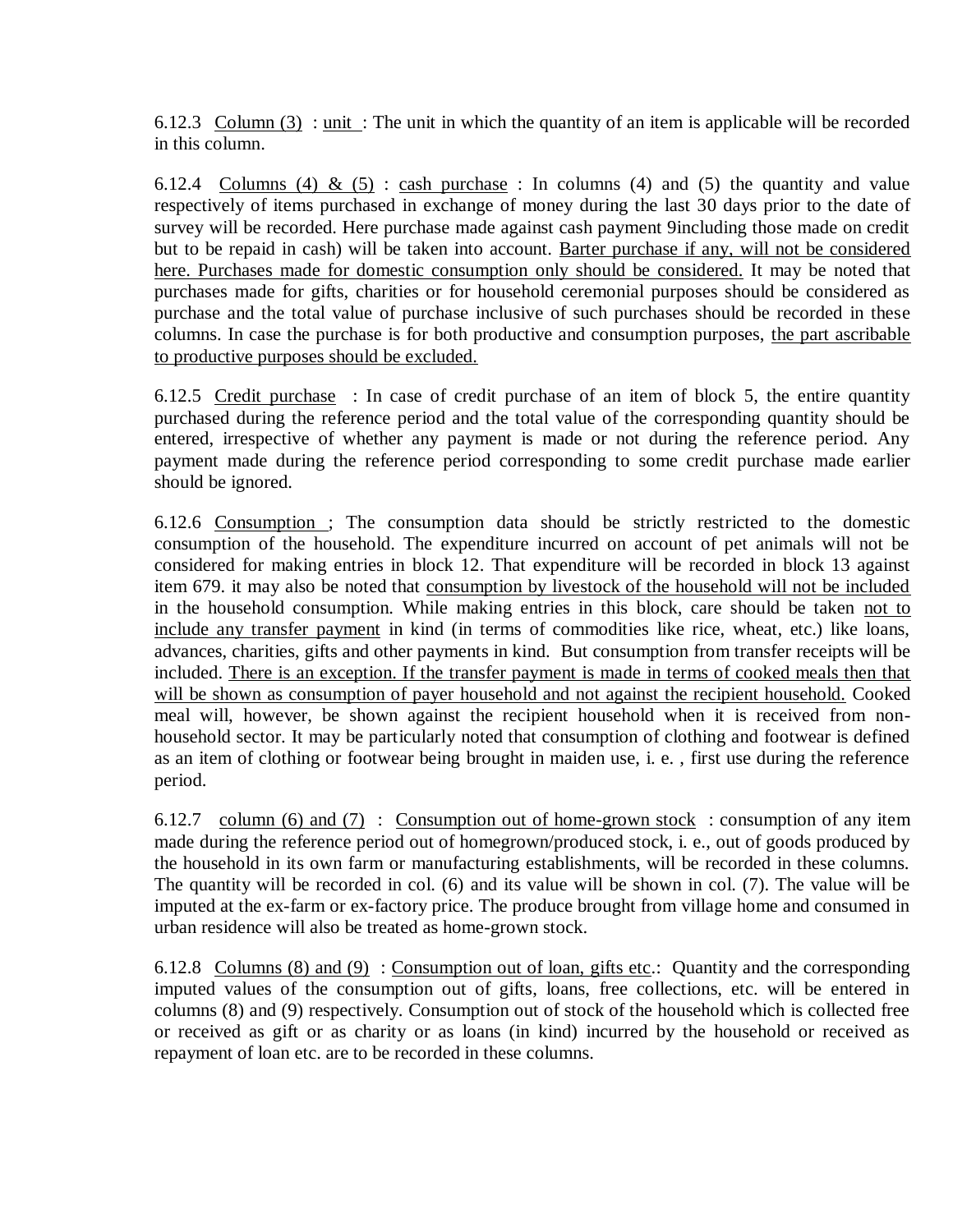6.12.9 Columns (10) and (11) : Total consumption : These columns relate to the total consumption of the household during the reference period. Column (10) relates to the quantity of total consumption and col. (11) to the corresponding value. The term 'total' includes all consumption in columns (6) to (9) as well as consumption out of monetary and non-monetary purchases. Consumption out of purchase is not necessarily equal to the total purchase in the current period as recorded in columns (4) and (5). Total consumption of the household will consist of consumption made out of

- (i) commodities purchased in cash
- (ii) commodities received in exchange of goods and services including those received from government under NREP. RLEGP etc.
- (iii) home-grown/home-produced stock
- (iv) transfer receipt such as gifts, loans, charities etc.
- (v) free collection

While recording total consumption, care should be taken to include consumption on ceremonials or on other special occasions also. The value of commodities which are consumed will be imputed in the following manner.

(a) The value of goods received in exchange of goods and "services" will be imputed at the rate of average local retail prices prevailing in the locality during the period of reference.

(b) The value of home-produce will be imputed at the ex-farm or ex-factory rate. These should not, however, include any element of distributive service charges.

© The value of consumption out of gifts, loans, free collection etc. will be imputed at the average local retail prices prevailing during the reference period.

(d) The value of consumption out of purchase will be the value at which the purchase was made.

6.13.1 Block 13 : Expenditure on miscellaneous goods & services, rents & taxes and durable goods for domestic use during last 30 days : In this block information will be collected on the expenditure for purchase of miscellaneous goods & services and durable goods for household use and expenditure The actual expenditure incurred towards purchase of these items will be considered as the consumer expenditure of the household. Expenditure both in cash and in kind will be taken into account.

6.13.2 Credit purchase : In case of credit purchase of any item of this block, the actual expenditure made during the reference period will be recorded. If any payment is made during the reference period for any credit purchase made earlier, then that amount will also be included. If only a part payment is made for a credit purchase, made during the reference period, then only the amount paid will be considered. It may be noted that the procedure to be followed for recording entries in this block is different than that for block 12.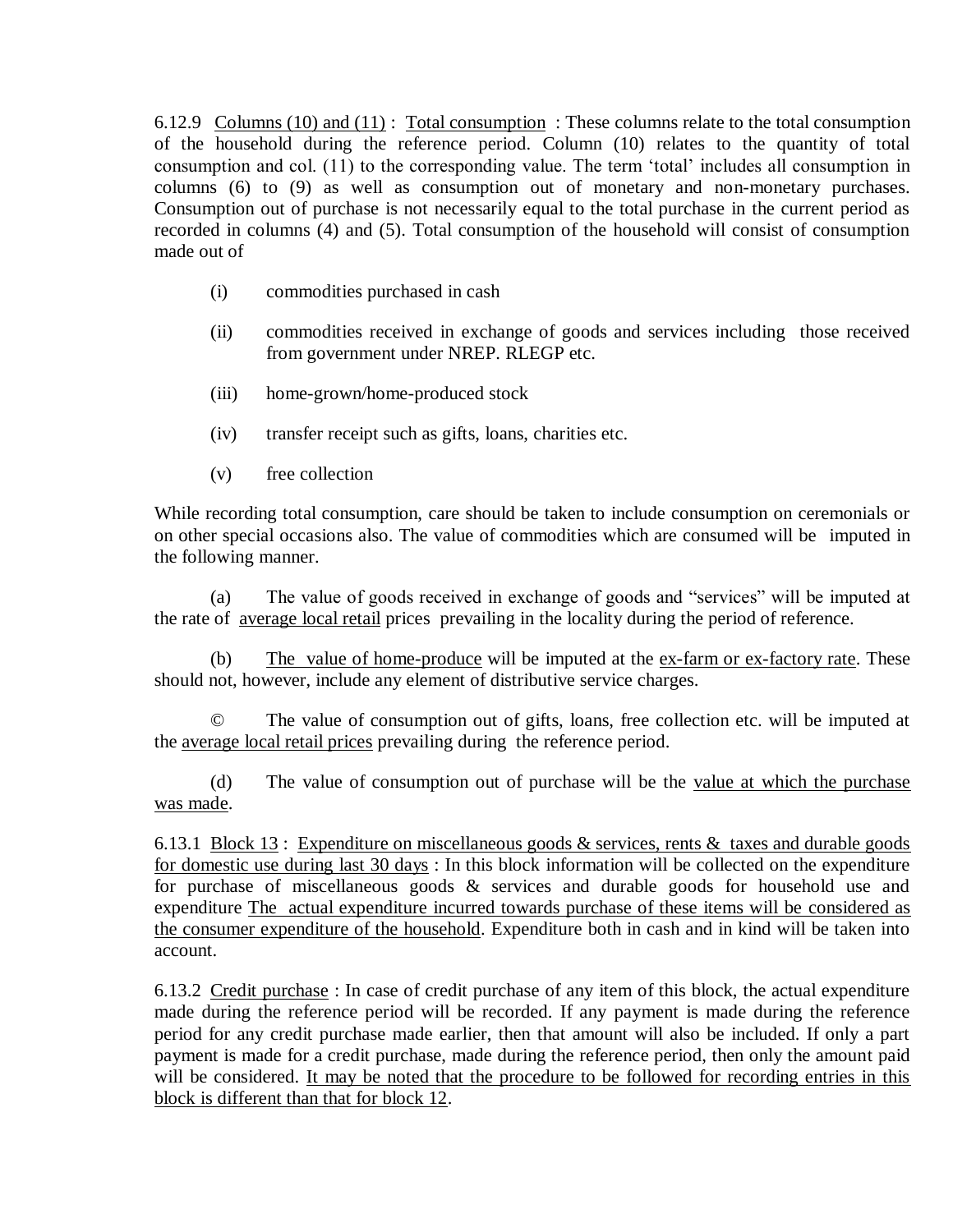6.13.3 Payment in kind : If a payment in kind is made against consumer services like payment to priests, domestic servants, barber etc. in terms of items noted in block 12 like food, pan, tobacco etc., the value of the item will be recorded against item 619 (consumer services sub-total) and will not be included under consumption columns in block 12. But, if such payments in kind are made in terms of miscellaneous items listed in this block, it will not be recorded against consumer services sub-total, but, instead, will have to be recorded against the respective sub-total items of this block.

6.13.4 Columns (3) and (4): value - cash and cash & kind: The amount of expenditure incurred on an item during the reference period will be recorded in 0.00 rupees in these two columns. When the payment is made in cash only, the entry will be recorded both in cols. (3) and (4). In case the payment is made in kind only, the entry will be made in col. (4). However, if the payment is made both in cash and in kind, the amount of cash expenditure will be made in col. (3) and the total expenditure, i.e., cash and kind together, will be put in col. (4). For durable goods, total of expenditure incurred for purchase, construction and repairs will be considered. Value of durable goods constructed will comprise of value of raw materials, services and/or labour charges and any other charges incurred.

6.13.5 Item 539 : education sub-total : The total of all expenses on goods purchased for the purpose of education like purchases of books, journals, newspapers, periodicals, stationary articles, library charges and tuition and other fees paid to the schools and colleges will be recorded against this item. However, payment to private tutor and expenses for school bus/van will not be included here as the former will be shown against consumer services and the latter against conveyance.

6.13.6 Item 549 : medical sub-total : The total of expenditures on medicines of different types and family planning appliances incurred during the reference period by the household will be recorded against this item. It is to be noted that payments made to the doctors, nurses etc. for their professional services and to the hospital for medical treatment will not be included here. They will be recorded under consumer services sub-total. But expenditures incurred for clinical tests, X-rays etc. will be taken into account. For employees receiving medicines and medical services from CGHS, only the monthly contribution will be considered. But, if some medicine is purchased form outside, the amount paid for that during the reference period will be taken into account even if such expenditure is reimbursed.

6.13.7 Item 619 : consumer services sub-total : Expenditure incurred during the reference period for the payment of various consumer services received by the household will be added up and the total will be recorded against this item. The consumer services include services of private tutor, doctor, pleader, domestic servant, barber, tailor, priest, postage, telephone, telegram, repair charges etc.

6.13.8 Item 639 : conveyance sub-total : expenditure incurred on account of journey undertaken by the household members and/ or transportation of goods ( not for enterprise) by railway, bus, steamer, motor car, hand cart, porter or any other means of conveyance will be recorded against this item. The expenditure will be the actual fare paid. In case of owned conveyance, the cost of fuel for power driven transport and animal feed for animal drawn fuel for power driven transport and animal feed for animal drawn carriages will be recorded. The expenditure incurred on journeys undertaken under L.T.C. rules etc., even if reimbursed will be included.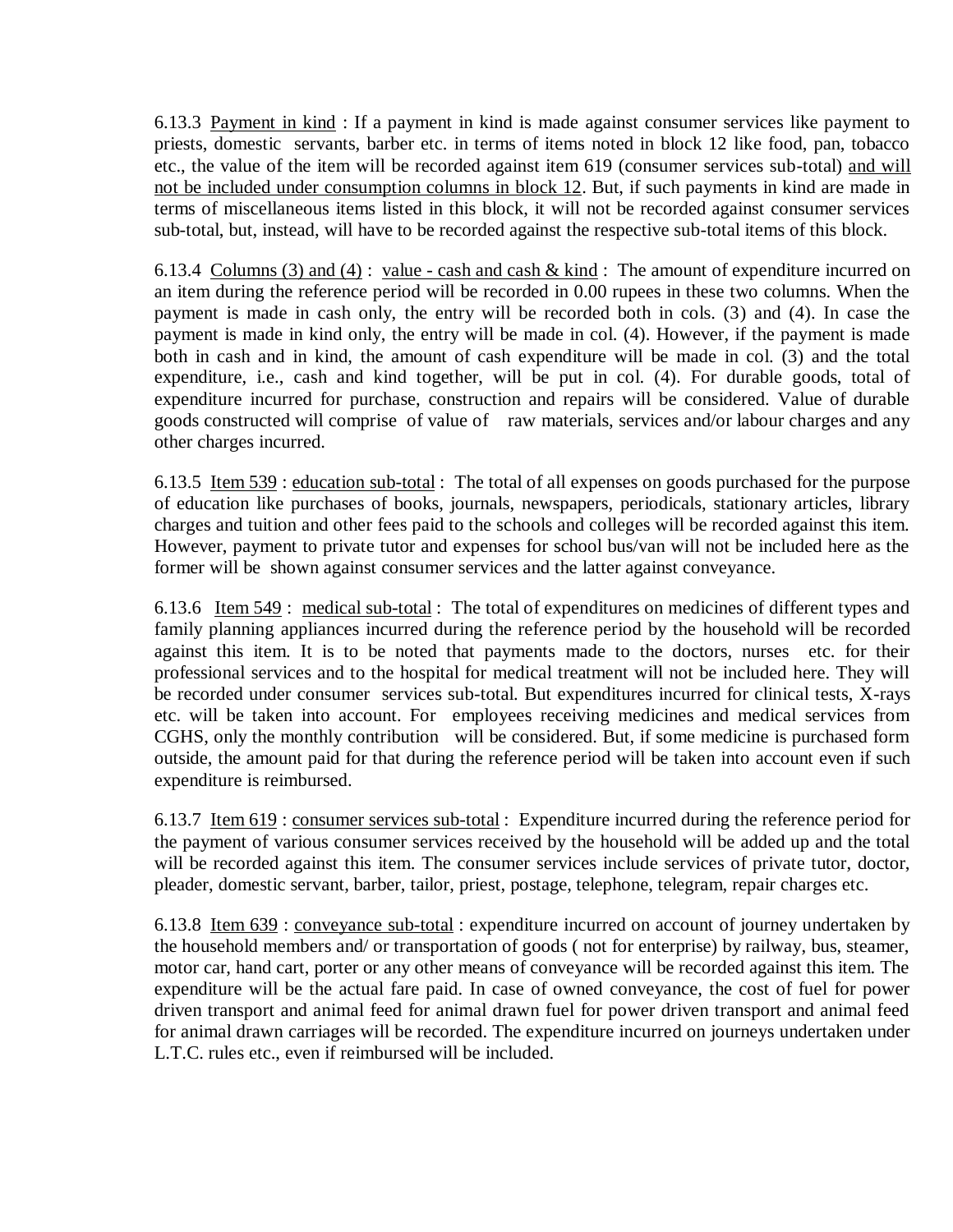6.13.9 Item 679 : other miscellaneous goods & services including rents & taxes : it may be noted that item 679 is an addition to the item codes provided for block  $\overline{8}$  schedule 1.0 of NSS 43<sup>rd</sup> round. The total of expenditures on the remaining items of miscellaneous goods and services including rents & taxes will be recorded against this item. This item will include expenditure for amusement, goods for personal care and effect, toilet articles, sundry articles, pet animals & others, rents of various nature and consumer taxes & cusses.

6.13.10 Item 789 : durable goods total : The total expenses made during the reference period for purchase, construction and repair of the durable goods for household use will be recorded against this item. The durable goods may be furniture & fixtures, goods for recreation, entertainment, household utensils, cooking appliances, therapeutic appliances, personal goods and the like.

6.14.1 Block 14 : particulars of dwelling unit : In this block, data on condition of the dwelling house (unit) will be collected. The dwelling house (unit) has been defined as the housing accommodation available to the household for residential purpose. It may be an entire building, hutment, thatched house, jhopri or a part of building, i. e., a room or a number of rooms either being used exclusively by a household or jointly with other households.

6.14.2 Item 1 : whether the dwelling unit is owned : This item refers only to the dwelling unit or the actual residence of the sample household. In some extreme cases, it may so happen that the household does not possess any dwelling unit at all. The household residing more or less permanently on the roadside under some sheds, inside a pipe etc. fall in this category. They will be considered as having no dwelling unit and code 1 will be assigned to them. When the dwelling unit in which the household resides is owned by the household, code 2 will be entered while code 3 will find place against this item when dwelling unit is taken on hire. In all other cases, the appropriate code for this item will be 9. Items 2 to 15 will be crossed when the entries against item 1 is 1 i. e. when the household does not have any dwelling unit.

6.14.3 Item  $2$ : tenure type of the plot: The item relates to the plot of land on which the dwelling unit is situated. The land may be owned, leased in or otherwise occupied. Depending upon the case, code 1 or 2 or 9 will be entered against this item. In case the plot of land on which the dwelling unit is situated is taken on a long term lease 9say 30 years of more), it will be treated as owner like possession and code 1 will be entered against item 2. In case of multistoried building, if an apartment is owned and occupied by the household, tenure type of the plot will also be 1.

6.14.4 Item 3 : area of the house site : The area of the house site will be recorded in square metres against this item. The area of the house site will include the area on which the dwelling unit is built and the vacant area within the compound of the house.

6.14.5 Item 4 : Covered area : This will be the sum of the floor area of all rooms, kitchen, etc. and covered and/ or uncovered verandah of the dwelling unit. The area will be recorded in square metres and in whole number. The *verandah* will mean the space adjacent to the rooms which is used as an access to the rooms of the dwelling unit. *Verandah* will not, however, cover a passage or a corridor used mainly as an access to the dwelling unit itself.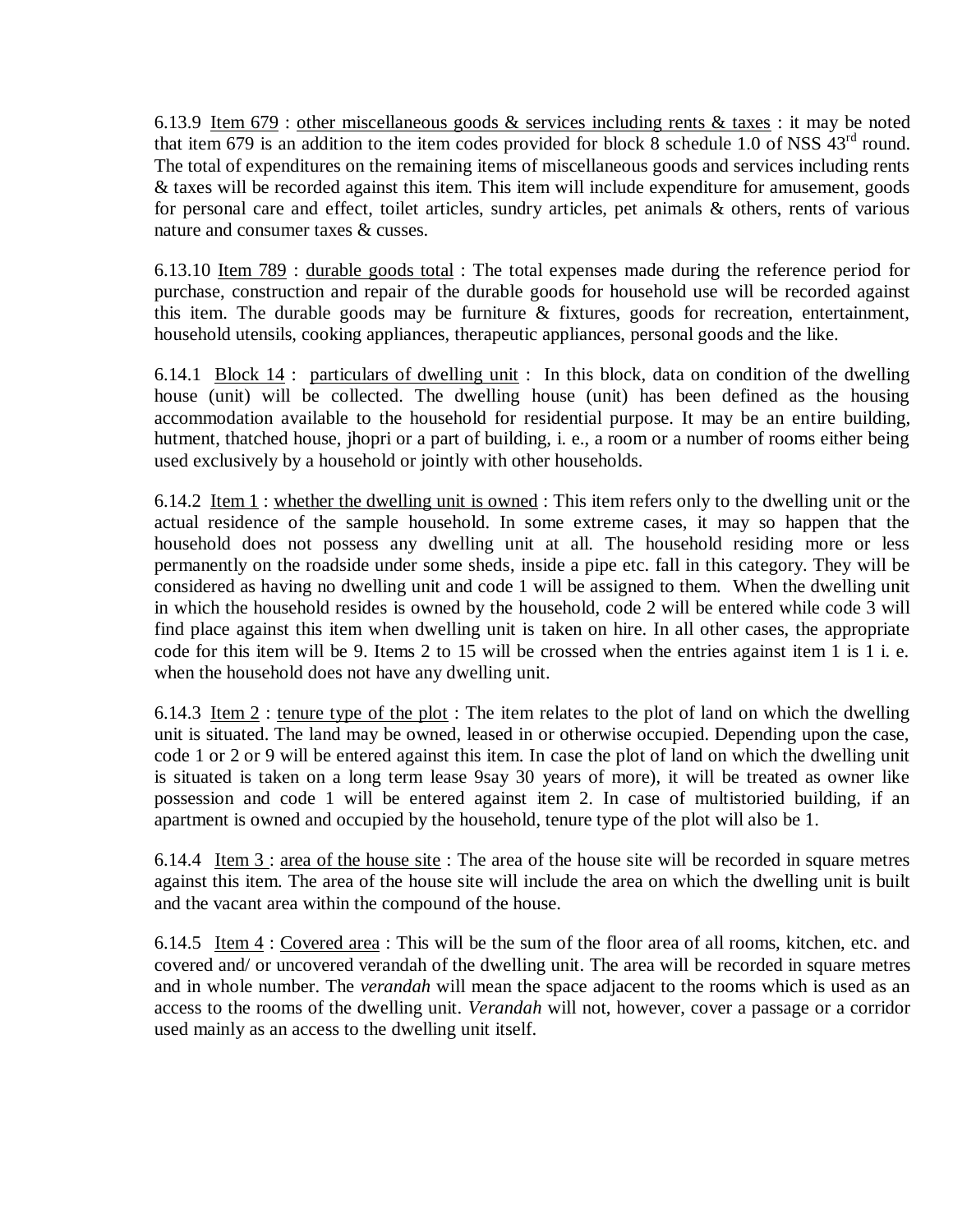6.14.6 Item 5 : plinth level : Plinth level means constructed ground floor, level of the house from the ground at the main entrance of the dwelling unit. The entries against this item will be made in terms of codes specified as under :

If there is a basement, that is, some floor area below the ground level, then code 1 will be recorded. In case there is little distinction between the level of the ground (i. e.,land) and the level of the lowest floor, then code 2 will be recorded against this item.

6.14.7 Item 6 : type of structure : The structures have been classified into three categories, namely, pucca, semi- pucca and katcha on the basis of the materials used for construction. Code 1 or 2 or 3 will be entered against this item if the dwelling unit is categorized as pucca, semi-pucca or katcha respectively.

6.14.8 A *katcha* house is one whose walls and roof are made of mud, bamboo, grass, leaves, reeds, thatch or unburnt bricks. A *pucca* house is one whose walls and roofs are made of burnt brick, stone, cement concrete, concrete jack-boards (cement plastered reeds) and timber, tiles, galvanized tin, or asbestos cement sheets used in construction of roofs will be regarded as pucca materials. A semi pucca-house is one of which either the roof of the walls are made of pucca materials like "burnt bricks, stones, cement concrete or timber.

6.14.9 Item 7 : type of entrance : It is to be ascertained to whether the height of the main entrance of the dwelling unit is sufficient for a person of normal height to enter into the dwelling unit in an upright position without bending his/her body. If it is like that, code 1 will be recorded against this item. Code 2 will be recorded if the person cannot enter into the dwelling unit in an upright position but can do so by bending only. If the height of the entrance is such that one has to crawl for entering into the dwelling unit, code 3 is to be recorded against this item.

6.14.10 Item  $8:$  whether the living room is shared with animal : Code 1 will be entered against this item, if the household keeps livestock in the room in which the members of the household live. If the household does not possess any livestock or there is a separate shed for keeping the livestock, the code to be entered against this item will be 2. However, keeping pet dogs, cats and birds in the living room should not be considered as sharing of room with animals.

6.14.11 Item  $9:$  Ventilation and natural light : The adequacy or inadequacy of ventilation and natural light of the room of the dwelling unit is to be ascertained and recorded in terms of codes as given below :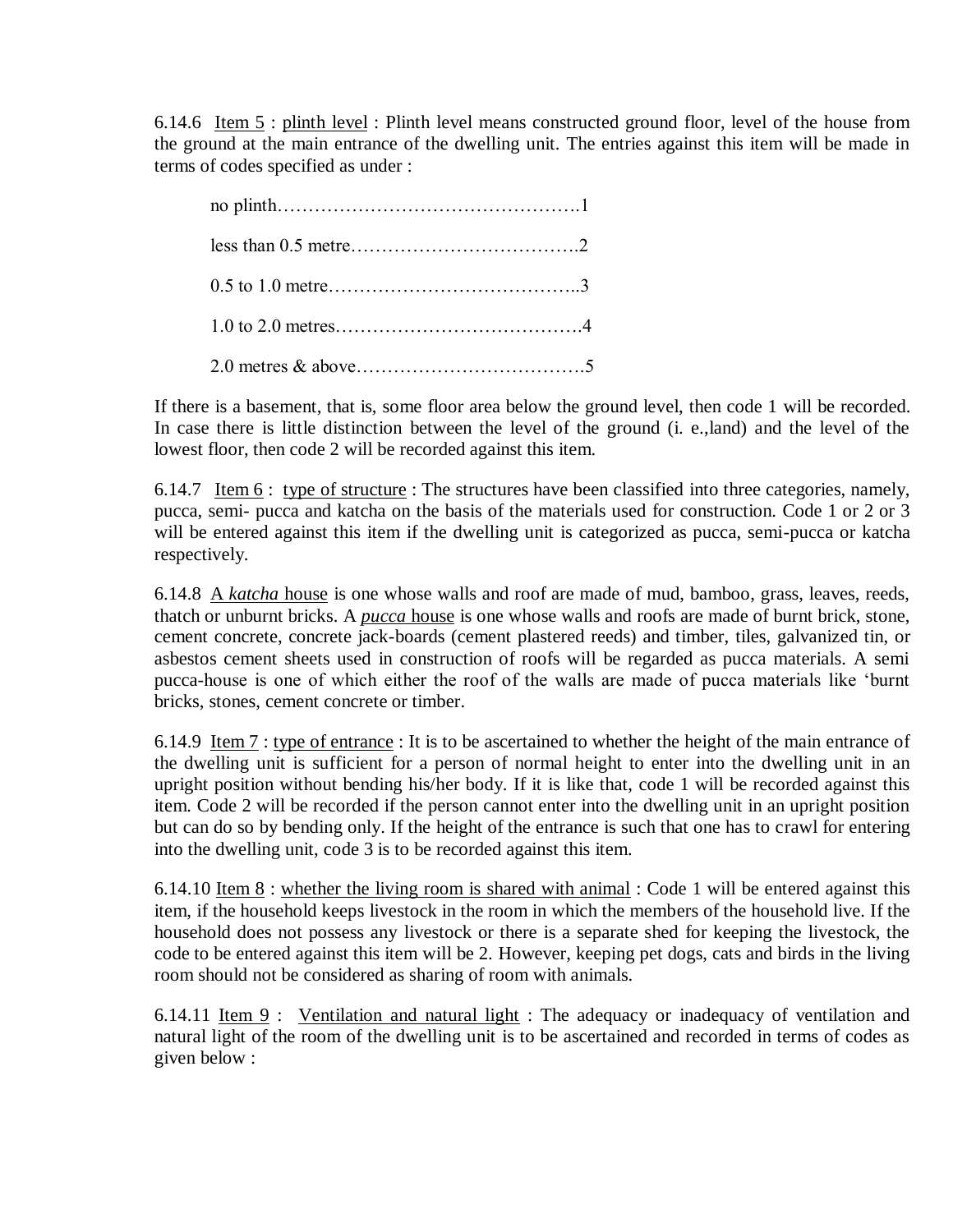6.14.12 Item 10 : lighting arrangement : The arrangement made by the household to illuminate the dwelling unit us to be recorded against this item in terms of codes are :

In some extreme cases, the household may not have any lighting arrangement. Either they depend on some outside source of light or stay in the darkness. In such cases, code 1 will be entered against this item. It is possible that a household has more than one type of arrangement for lighting the dwelling unit. In that case, the type of light which is more often used or used more in numbers will be considered as the lighting arrangement of the dwelling unit.

6.14.13 Item 11 : Sleeping arrangement : The sleeping arrangement in the dwelling unit for the members of the household will be recorded against this item in terms of codes specified below :

| on the floor using leaved thatched etc. as mattress2 |  |
|------------------------------------------------------|--|
| on the floor using bed sheets and/or mattress3       |  |
|                                                      |  |
|                                                      |  |
|                                                      |  |